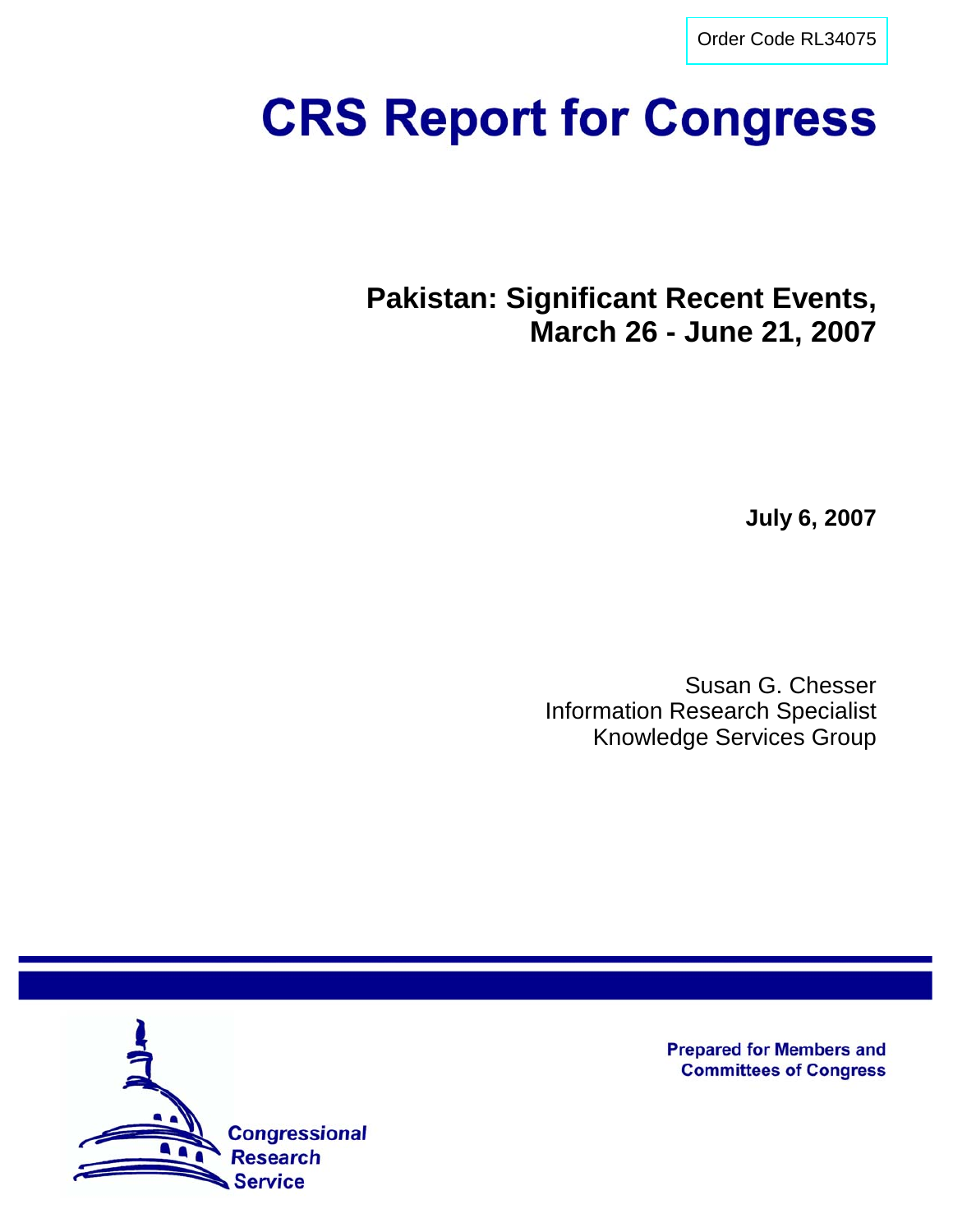# Pakistan: Significant Recent Events, March 26 - June 21, 2007

## **Summary**

Many see Pakistani President General Pervez Musharraf as currently facing the most serious challenges to his authority since he wrested control of Pakistan's government in a 1999 coup. Set off by the March 9, 2007 suspension of the chief justice, Pakistan's citizenry has grown vocal in its objections to Musharraf. Subsequent restrictions on the media increased the outrage, and journalists have joined thousands of lawyers and social activists in the streets to demonstrate against the president and demand his resignation. Pro-government groups have countered, resulting in factional fighting and bloodshed. In addition, long hours without electricity and safe water, historically high temperatures, and natural disasters, have much of Pakistan's population of 165 million on edge.

On top of this, "Talibanization" has spread throughout the tribal areas and into major cities. Militant mosques make demands on the government, while village groups blow up shops that sell such agents of Westernization as music CDs and movie videos. Many reporters and analysts believe the federal government has lost its command of much of the country and speculate on a post-Musharraf government.

Conflicts with neighboring countries include cross-border fighting, infiltration by militants, and territorial disputes. Gunfights with foreign militants and border patrols plague Pakistan's border with Afghanistan. Spring thaws have heightened tensions with India along the Line of Control.

For additional analysis, see CRS Report RL33498, *Pakistan-U.S. Relations*, by K. Alan Kronstadt.

This report will be updated as warranted.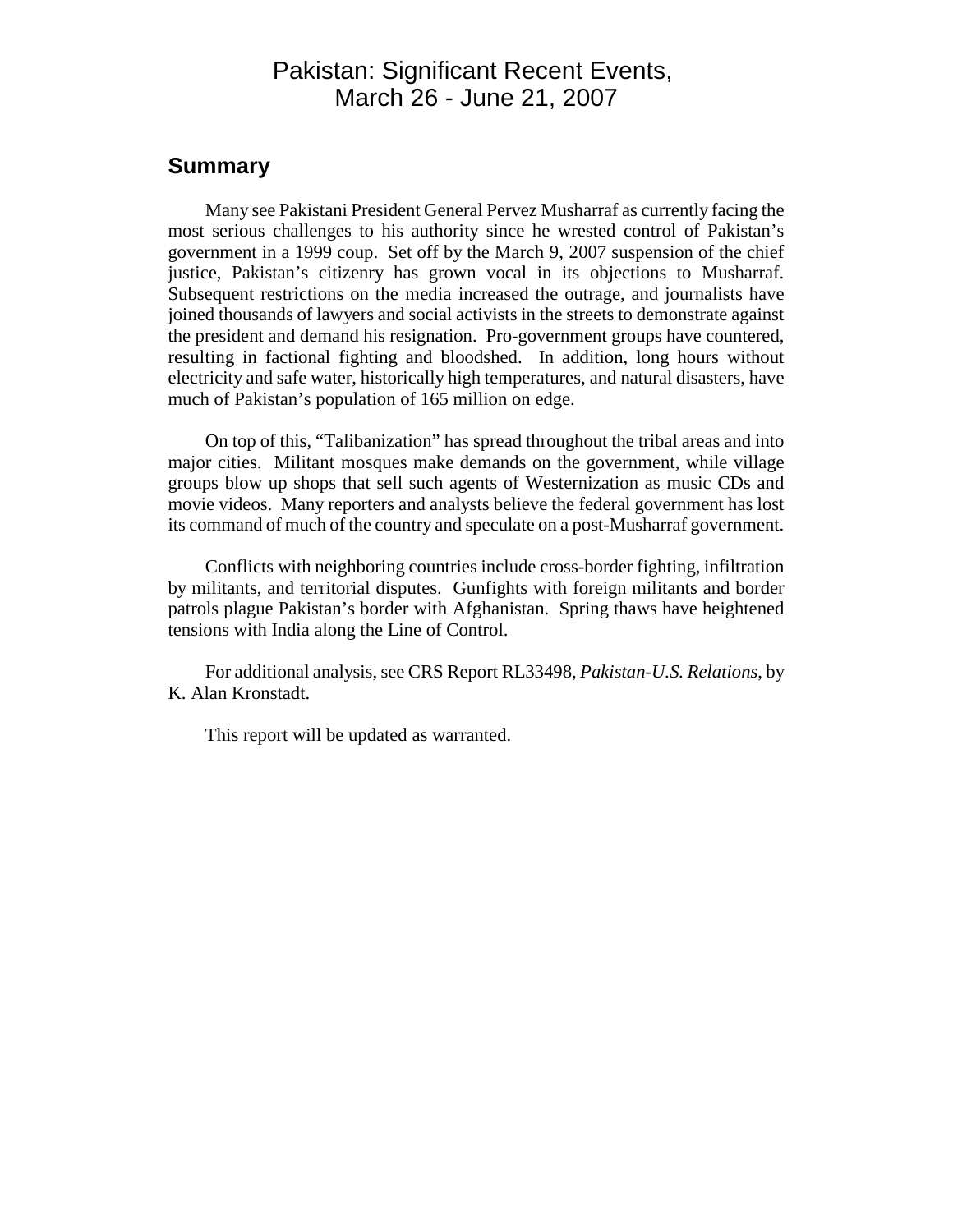# **Contents**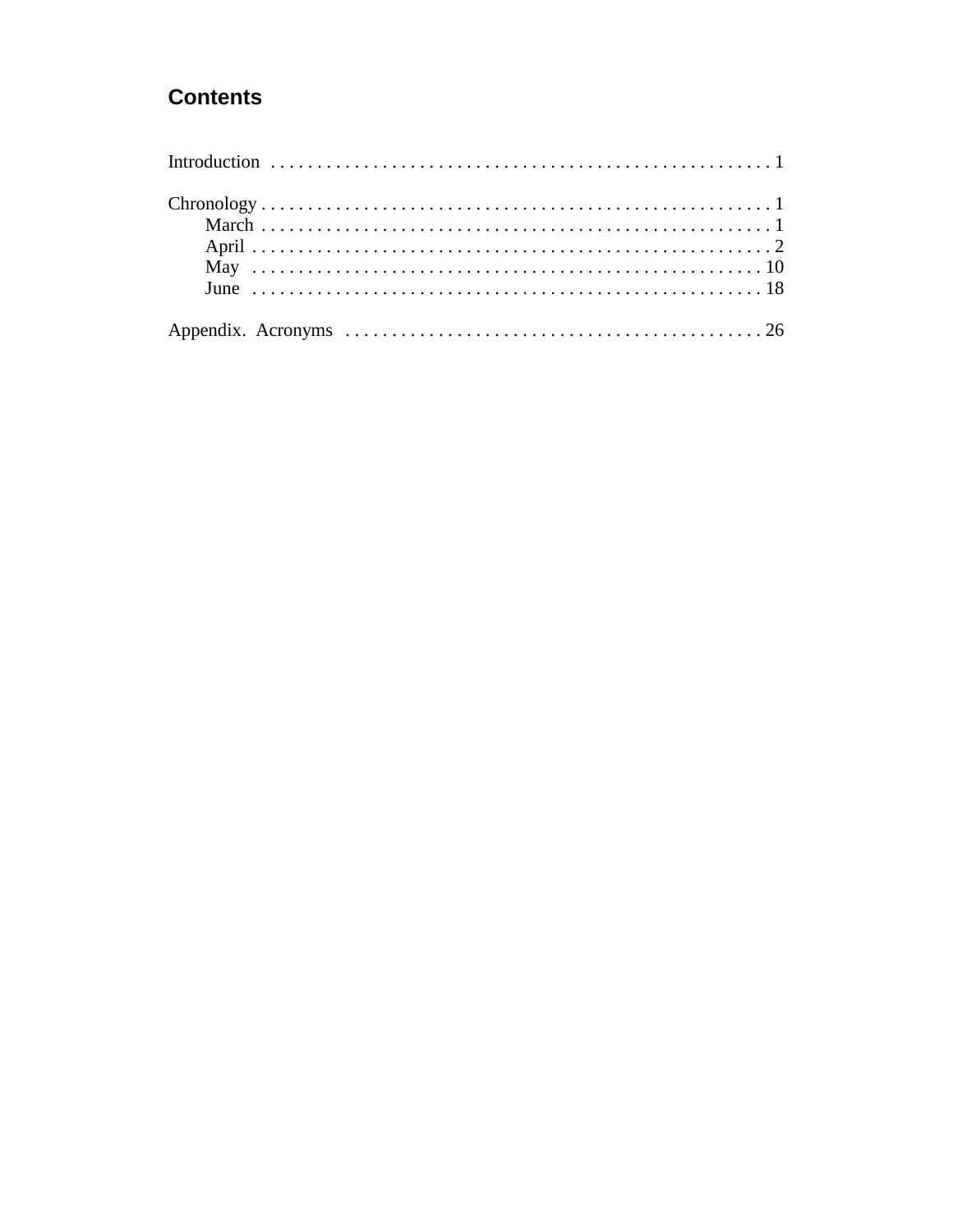# Pakistan: Significant Recent Events, March 26 - June 21, 2007

# **Introduction**

This report documents major events that occurred recently in the country of Pakistan. It also reflects on Pakistan's evolving relationships with the United States and with neighboring countries. Sources include Pakistani news outlets, U.S. government reports, and international resources.

Listed below, in chronological order, are significant events that took place in or affected Pakistan or involved Pakistan's relations with the United States or neighboring countries, such as Afghanistan, India, Iran, or China. This report covers events from March 26 through June 21, 2007.

For a list of the acronyms used in this report, please refer to the **Appendix**.

# **Chronology**

#### **March**

- **03/26/07** Pakistani security forces in Baluchistan discovered and freed three Iranian policemen who had been abducted on February 27. A fourth policeman had been killed. On the same day, local government officials, tribal elders, and pro-Taliban militants in Bajaur signed a peace deal. Government officials promised not to make arrests without conferring with tribal elders, while tribesmen and militants pledged not to shelter foreign militants or allow "subversive" activities.<sup>1</sup> Also, the Supreme Court of Pakistan directed the attorney general to submit information by April 10 on the whereabouts of "hundreds of people" taken into official custody.<sup>2</sup>
- **03/27/07** Unidentified gunmen attacked and killed four officials of the Inter-Services Intelligence. Subsequently, 11 people were arrested for involvement in the attack. On the same day, it was reported that the United Nations High Commissioner for Refugees had repatriated 28,000 Afghans from Pakistan thus far in 2007. Also, thousands of

<sup>&</sup>lt;sup>1</sup> "New Peace Deal Inked in Bajaur," *The Post* (Pakistan), March 27, 2007.

<sup>&</sup>lt;sup>2</sup> "SC Sets Deadline on Missing Persons," *The Post* (Pakistan), March 27, 2007.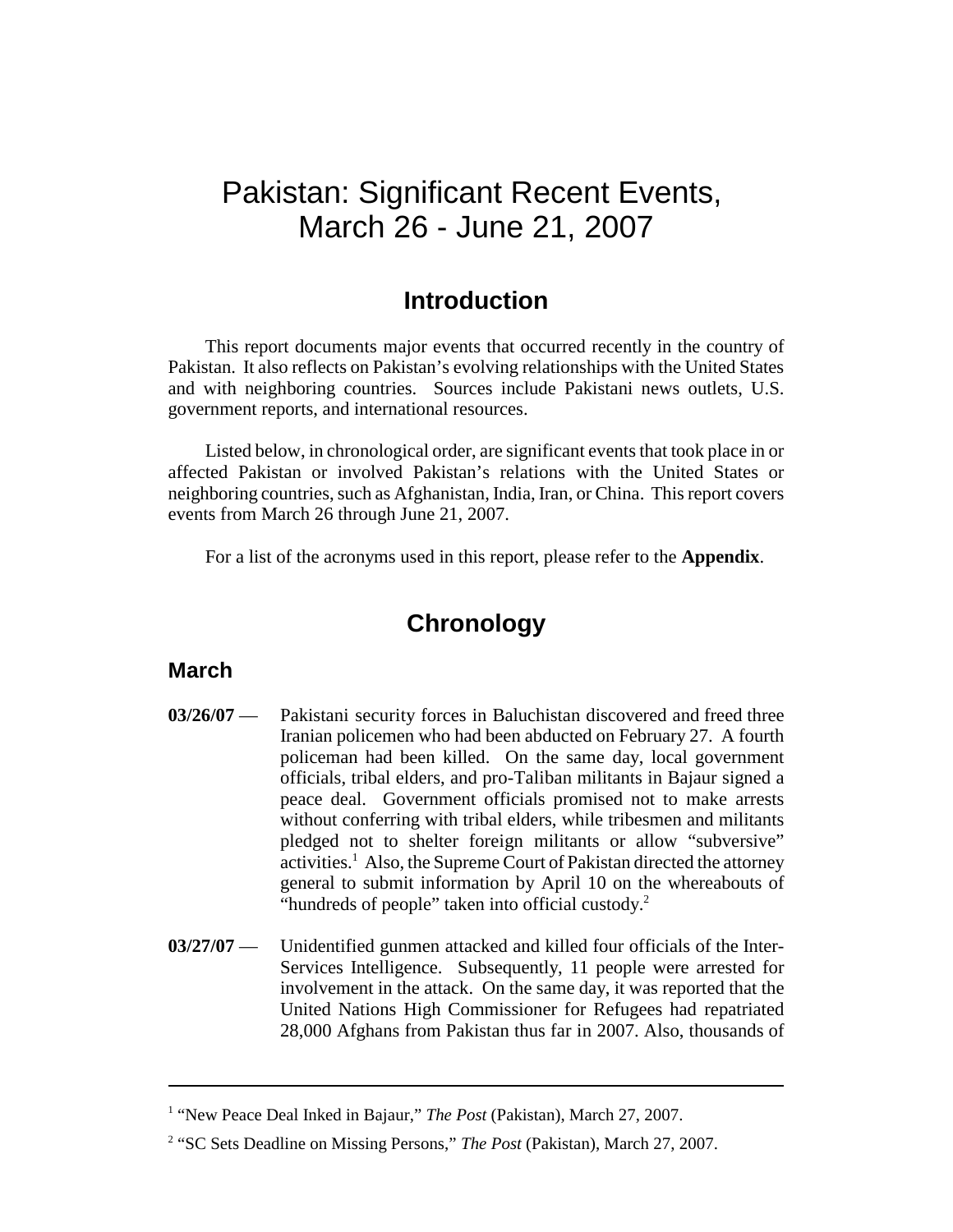political opposition members protested peacefully in Lahore and Karachi to denounce the suspension of the chief justice.

- **03/28/07** Authorities placed an indefinite curfew on the Tank district in the North-West Frontier Province (NWFP) after at least five people were killed and two were abducted within three days during clashes between Pakistani troops and alleged Taliban militants. Shops and businesses were closed.
- **03/29/07** In an interview with *The New York Times*, Afghan President Hamid Karzai stated that he received "almost daily" reports of suicide bombers coming into Afghanistan from Pakistan. Karzai said he believes the Pakistani government does not want his government to succeed. $3$  On the same day, a suicide bomber blew himself up at an army base near Kharian in Punjab province, killing one soldier and injuring six or seven others.
- **03/30/07** The State Bank of Pakistan projected a GDP growth rate of 6.6% to 7.2% for FY2007, with an average inflation rate of 6.7% to 7.5%. This inflation rate is higher than the annual target but "substantially lower relative to the preceding year."<sup>4</sup>
- **03/31/07** Fresh fighting in South Waziristan Agency killed an estimated 56 to 200 pro-government elders and foreign militants over the past week. Reportedly, Mullah Dadullah arrived in the area to negotiate a peace deal. Also, Commander of U.S. Central Command Admiral William J. Fallon met with Pakistani President Pervez Musharraf to discuss the situation in Afghanistan.

## **April**

- **04/01/07** Pakistani security forces carried out operations against farari camps (rebel bases) in Baluchistan arresting 45 insurgents, seizing land mines, arms, and ammunition, and destroying hideouts. One security official was killed.
- **04/02/07** Two people died and nine were injured when two religious groups exchanged gunfire in the Khyber tribal agency in the Federally Administered Tribal Areas (FATA). On the same day, an all-tribes jirga in the city of Tank pledged to support the government. Also, the *2007 National Trade Estimate Report on Foreign Trade Barriers* noted that Pakistan made progress in 2006 toward improving copyright enforcement but still does not sufficiently protect all

<sup>3</sup> Nicholas Kristof, "An Interview with Hamid Karzai," *New York Times*, April 1, 2007.

<sup>4</sup> Sarfaraz Ahmad, "SBP Asks Govt to Address Inflation," *Daily Times* (Lahore), March 31, 2007.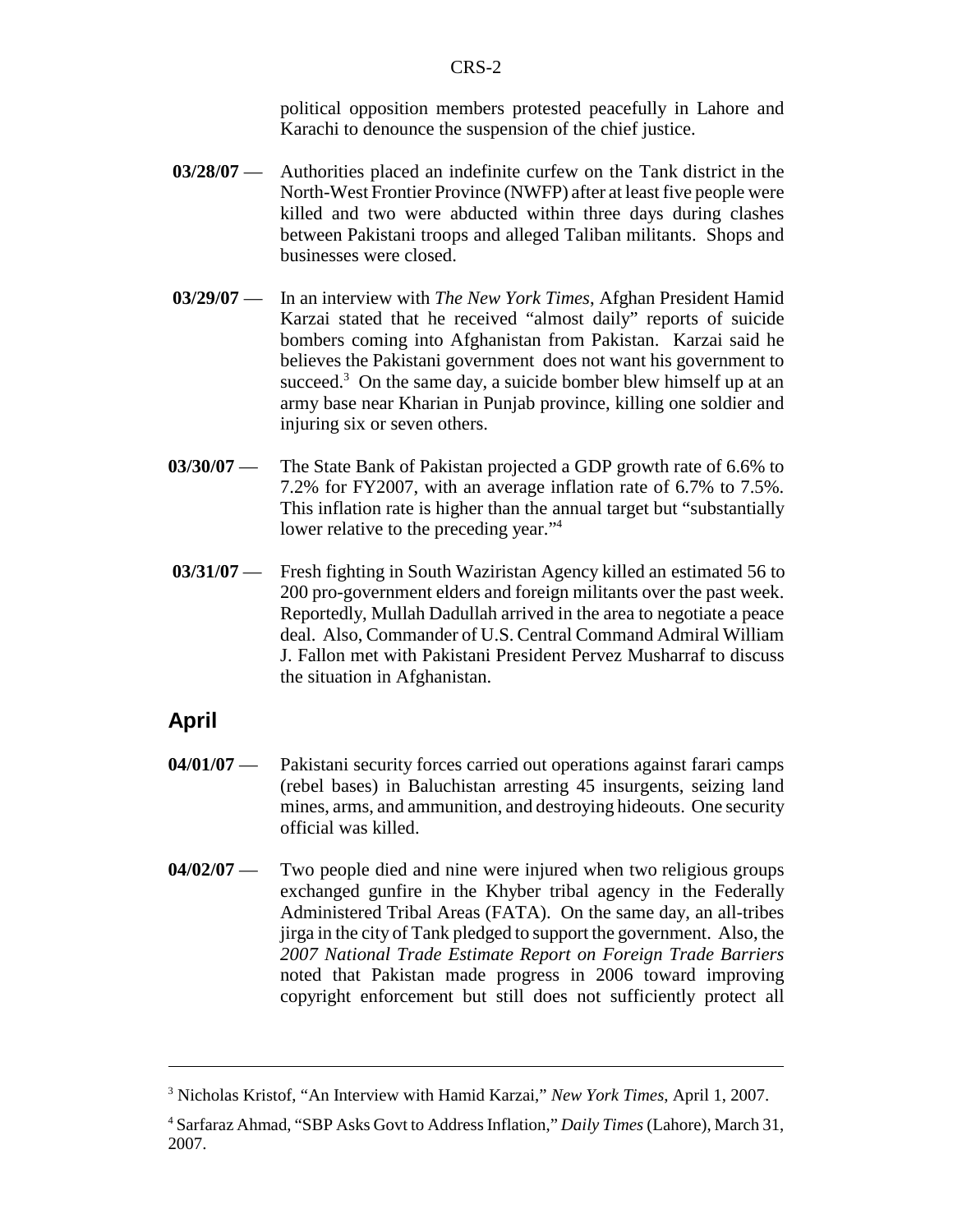intellectual property. This shortage of safeguards remains a serious obstacle to trade and investment.5

- **04/03/07** Pakistani President General Pervez Musharraf met with three U.S. congressional delegations led by Representative Silvestre Reyes, Representative John Tierney, and Senator John McCain. Musharraf reportedly told the delegations that "security along the Pak-Afghan border is a joint responsibility of Pakistan, Afghan and coalition forces in Afghanistan."6 Also, a tribal army of up to 3,000 volunteers gathered to support a pro-government militant commander in South Waziristan tribal agency in the FATA to drive out Uzbek and Chechen militants and local sympathizers reportedly linked to al Qaeda. Over the past month, up to 250 people, mostly foreigners, died in the fighting.
- **04/04/07** ABC News reported that "U.S. and Pakistani government sources" claim the United States "has been secretly advising and encouraging a ruthless militant group" from Baluchistan that declared responsibility for the February attack in Iran that killed 11 Revolutionary Guards.<sup>7</sup> On the same day, Pakistan's Foreign Office refuted the "tendentious ABC News Report ... and the absurd and sinister insinuation that Pakistan was part of a 'secret campaign' against Iran."8 Also, the Supreme Court indicted seven police officers and district management officials for "grossly manhandling" Chief Justice of Pakistan Iftikhar Muhammad Chaudhry on March 13, 2007. The chief justice was suspended and charged with misconduct and misuse of authority by Pakistani President Musharraf on March  $9, 2007.<sup>9</sup>$
- **04/05/07** Dr. Gholam Ali Haddad Adil, speaker of the Iranian Majlis (Parliament), reportedly said during his visit to Islamabad that he did not think Pakistan was supporting any CIA-sponsored group to create instability in Iran. On the same day, the U.S. Department of State's annual *Supporting Human Rights and Democracy: The U.S. Record 2006* publication stated that Pakistan's "transition to a full and

<sup>&</sup>lt;sup>5</sup>See [http://www.ustr.gov/assets/Document\_Library/Reports\_Publications/2007/2007\_NTE Report/asset\_upload\_file110\_10971.pdf].

<sup>6</sup> "Pak-Afghan Border Security Joint Responsibility, President Tells U.S. Lawmakers," *The Baluchistan Times*, April 3, 2007.

<sup>7</sup> Diane Sawyer and Brian Ross, "Secret War in Iran; Is U.S. Supporting Rebels?" *Good Morning America*, April 4, 2007.

<sup>&</sup>lt;sup>8</sup> "Foreign Office Takes Serious Note of the Tendentious ABC News Report," Ministry of Foreign Affairs Pakistan, April 5, 2007, available at [http://www.mofa.gov.pk/Press\_Releases/2007/April/PR\_102\_07.htm].

<sup>&</sup>lt;sup>9</sup> "IGP, 6 Others Indicted for CJP Manhandling," The Post, April 5, 2007.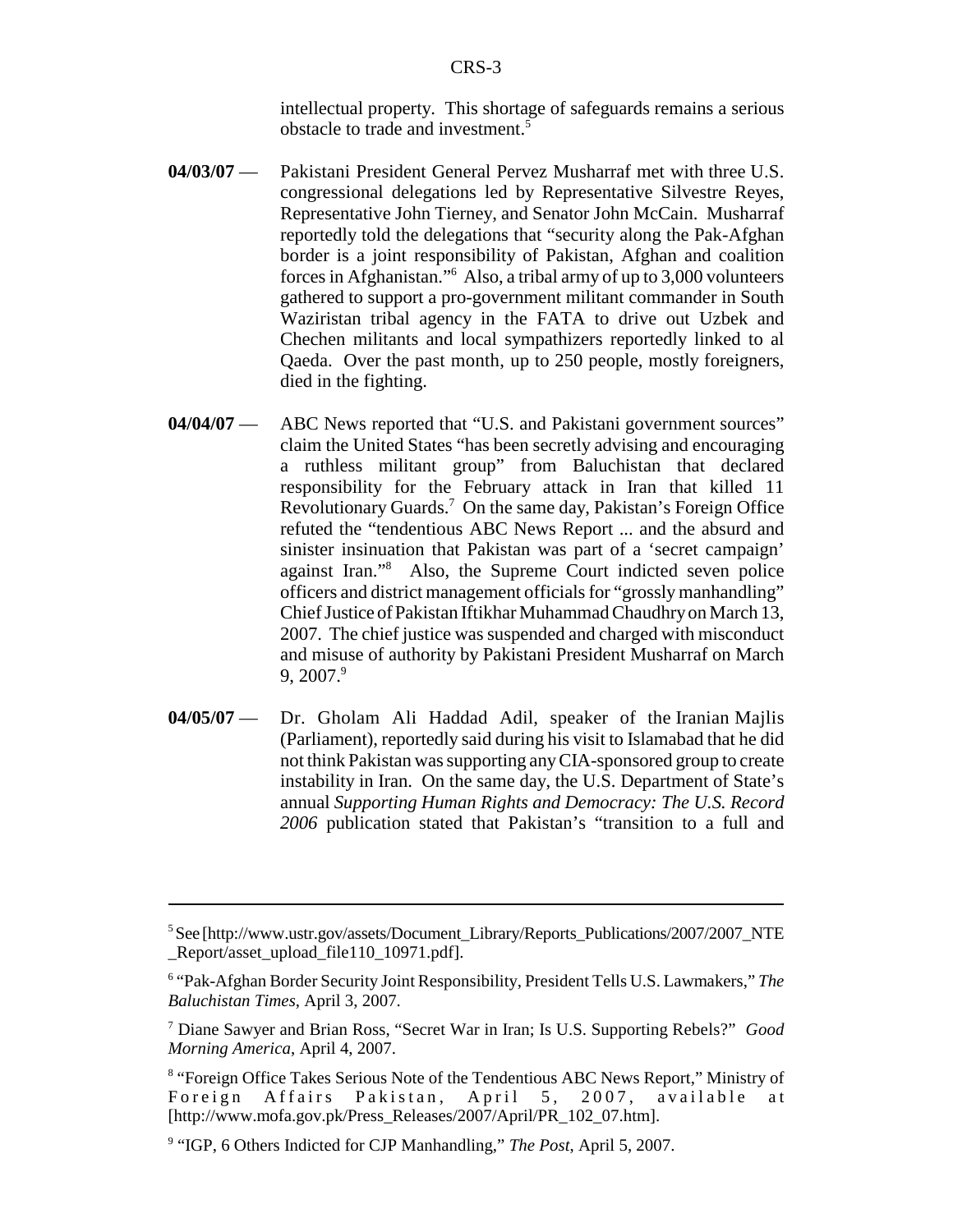functional democracy is critical to the strength of our long-term relationship."10

- **04/06/07** Maulana Mohammad Abdul Aziz, head cleric of Lal (Red) Mosque in Islamabad, announced that he had established a religious court at the mosque to "dispense Islamic justice." He also claimed to have thousands of volunteers willing to commit suicide attacks if the government raided the mosque or did not close down brothels and video stores within a month. $^{11}$  On the same day, it was reported that 20 Uzbek and Chechen militants and seven Lashkar tribesmen died in a gunfight in South Waziristan. After the area was cleared of al Qaeda militants, Pakistani army troops moved in, the first to return to the area following troop withdrawal as a condition of the February 2005 peace agreement with local tribes. Also, Aftab Ahmed Khan Sherpao, Pakistan's interior minister, announced that his ministry had located 10 of the people reported missing to the Supreme Court. All 10 had been detained by the governments of the United States or Pakistan.
- **04/07/07** Meeting with a congressional delegation led by Representative Nita Lowey, Pakistani President Musharraf reportedly stressed the need for negotiations for a Free Trade Agreement between the two countries. During the meeting, the United States and Pakistan signed a \$1 million border management pact that will add 50 platoons to the Frontier Corps to stop the movement of Taliban and al Qaeda insurgents.
- **04/08/07** The Human Rights Commission of Pakistan (HRCP) reportedly discussed in its annual general meeting the "dysfunctional government" and other issues. The HRCP issued a statement that said that current conditions indicate "a strong link between state agents and militant groups that are operating in the country with impunity," and that the present system of governance would continue until "unrepresentative organs of the state — the military, the mullah and the all-consuming intelligence agencies — are brought under control and prevented from undermining both the state and the societies."<sup>12</sup> On the same day, fighting between Sunnis and Shias broke out in Kurram tribal agency in the FATA. Reports vary, but at the end of three days, up to 40 people had died and 200 to 300 were injured. Authorities entered into negotiations with tribal elders, and a curfew was imposed.

<sup>&</sup>lt;sup>10</sup> See [http://www.state.gov/documents/organization/80699.pdf].

<sup>11 &</sup>quot;We Will Resort to Suicide Hits," *The Post* (Pakistan), April 7, 2007.

<sup>12 &</sup>quot;HRCP Says No Action in jamai Hafsa Case Shows Military-Jihadi Link," *Daily Times*, April 9, 2007.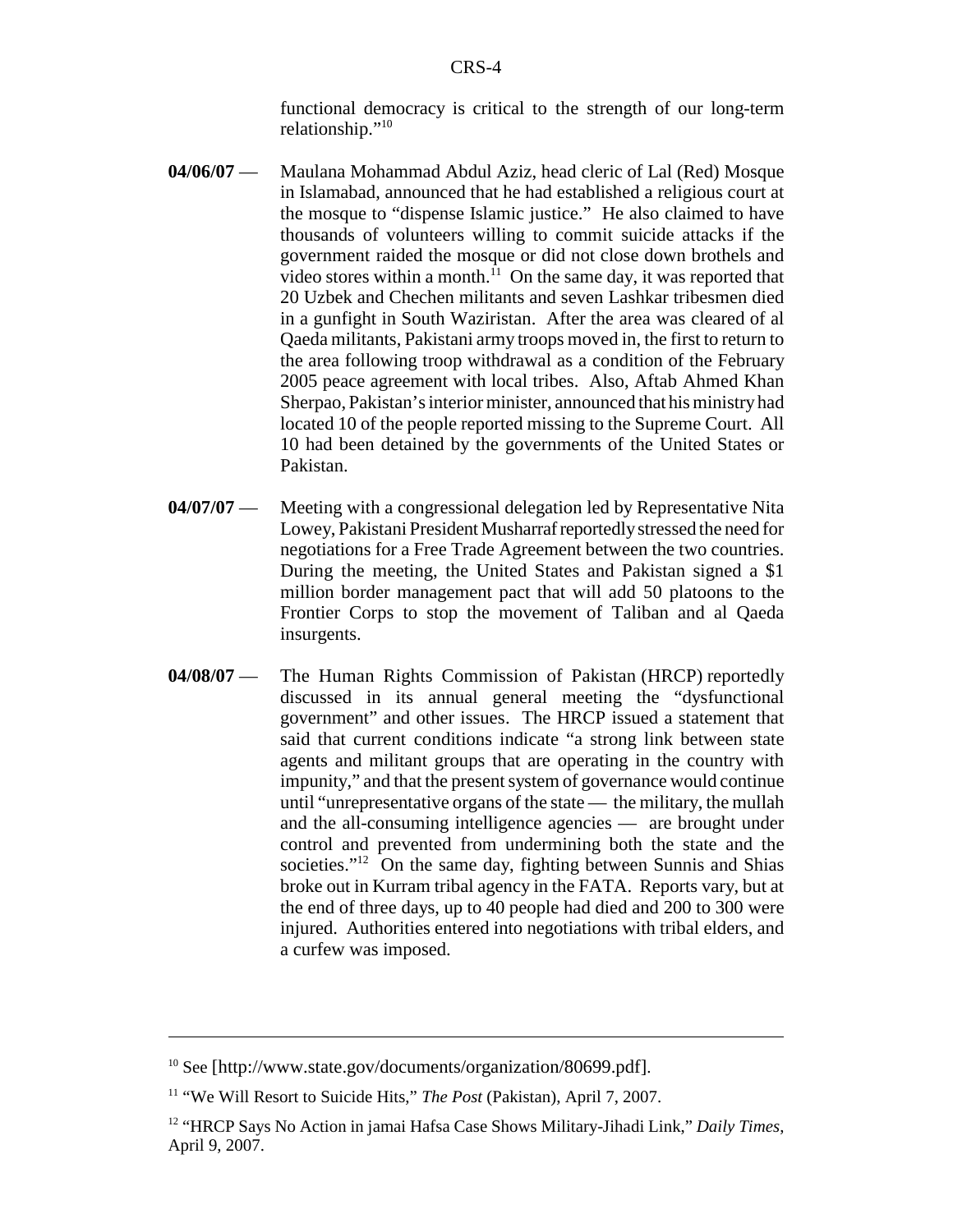- **04/09/07** Four Pakistani soldiers were killed and two others injured when their truck struck a land mine in Baluchistan. A spokesman for the Baluchistan Liberation Army reportedly claimed the separatist group had used a remote-controlled bomb. On the same day, it was reported that militant groups in the NWFP had kidnaped teenaged boys and trained them in "hatred-based education." Some boys returned home while others participated in extremist attacks in Afghanistan and Kashmir.13 Also, India's Border Security Force killed six people trying to cross the Line of Control (LOC) from Pakistan into India.
- **04/10/07** The Pakistani government blocked the website of the Lal (Red) Mosque for "inciting hate."14 Also, the Lal (Red) Mosque religious court issued a fatwa against Pakistan's tourism minister, Nilofer Bakhtiar, for un-Islamic behavior after local newspapers printed a photo of a Frenchman giving her a hug. Bakhtiar said it was a "congratulatory pat" following a successful parachute jump.<sup>15</sup> Finally, in a meeting with Pakistani Interior Minister Sherpao, Deputy Assistant Secretary of State John Gastright reportedly said that the prudent policies and "enlightened moderation" of President Musharraf had set Pakistan "on the road to progress."<sup>16</sup>
- **04/11/07** Major-General Gul Muhammad, commander of Pakistani army forces in South Waziristan, reportedly said the military blocked all main routes so that Taliban insurgents could not cross into Afghanistan. He also claimed Pakistani tribesmen cleared foreign militants linked to al Qaeda from strongholds in the area. On the same day, Pakistani Prime Minister Shaukat Aziz, speaking at Pakistan's National Defence University, referred to legislation pending in the U.S. Congress and reportedly said that "given the sacrifices that Pakistan has made in the war on terror, any legislation critical of Pakistan would involve a negative public reaction and prove to be counterproductive."<sup>17</sup>
- **04/12/07** Four members of an Iranian criminal gang and a Pakistani border security official were killed during a raid on a hideout along the border of Pakistan and Iran. On the same day, Pakistani President Musharraf reportedly announced that tribal fighters in South Waziristan had killed up to 300 foreign militants in a month of fighting. He also said the tribal army had asked for, and received

<sup>&</sup>lt;sup>13</sup> Ashfaq Yusufzai, "Pakistan: Parents Say Islamist Militants are Stealing Sons," Inter Press Service, April 9, 2007.

<sup>&</sup>lt;sup>14</sup> "Pakistan Blocks Web Site of Radical Mosque for Spreading 'Hate Material,'" Associated Press Newswires, April 10, 2007.

<sup>15</sup> Salman Masood, "Photos of a 'Pat' Yield a Decree Against a Pakistani Minister," *The New York Times*, April 10, 2007.

<sup>16 &</sup>quot;Musharraf Behind Pakistan Progress, Says Gastright," *The Post*, April 11, 2007.

<sup>17 &</sup>quot;U.S. Criticism to Backfire: PM," *Daily Times*, April 12, 2007.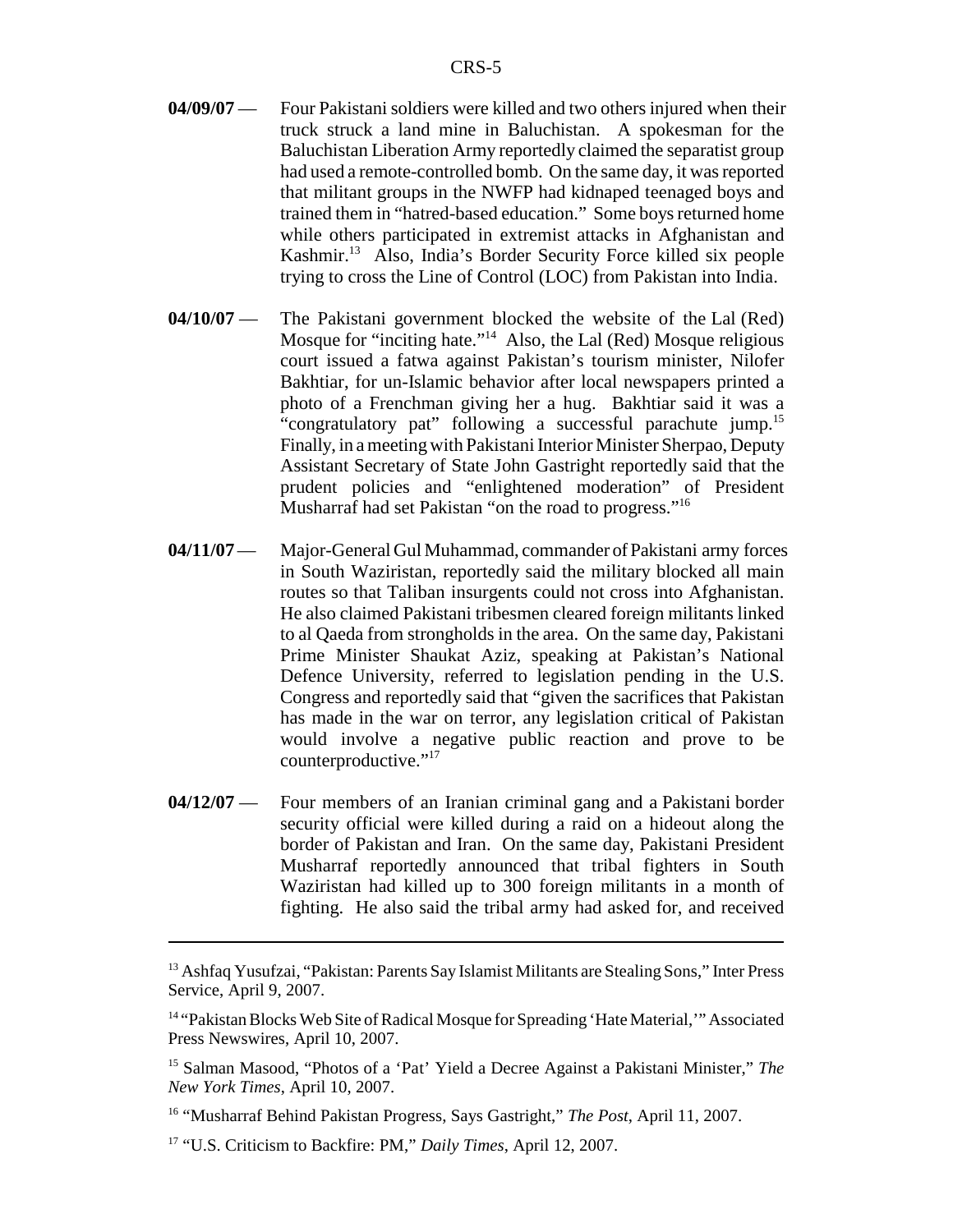support from, the Pakistani army. Major-General Gul Muhammad said the initiative "was an indigenous movement."18 Also, a jirga of 20 Sunni and Shia clerics in Kurram tribal agency announced a ceasefire after 55 people died in a week-long battle.

- **04/13/07** A Frontier Corps trooper and a Pakistani army soldier died while clearing land mines for a road project in Baluchistan. On the same day, it was reported that any advantages achieved through a record inflow of \$13.5 billion in foreign direct investment, remittances from expatriates, and loans would be wiped out by the trade deficit. Also, thousands of protesters in Islamabad supporting Chief Justice Chaudhry burned an effigy of Pakistani President Musharraf and shouted, "Go Musharraf go" and "Stop attacking the judiciary."19
- **04/14/07** Speaking at a military academy, Pakistani President Musharraf reportedly said, "Pakistan is passing through a difficult stage and a difficult phase. Externally, there is an existence of regional turmoil which has very direct and indirect fallout on the country ... Internally we face the menace of religious extremism, fundamentalism and sectarianism." He told graduating cadets that extremism demanded "a prudent approach." $20^{\circ}$  On the same day, it was reported that the Pakistan Atomic Energy Commission had discovered up to 1,000 sites from which uranium could be mined for proposed nuclear power plants.
- **04/15/07** Up to 100,000 people rallied in Karachi against the extremist Lal (Red) Mosque, which has unleashed a Taliban-style anti-vice crusade in Islamabad. The rally was organized by the pro-government Muttahida Quami Movement (MQM) political party. On the same day, Pakistani President Musharraf reportedly said the Pakistani military would not work with the United States in "any joint military operation ... against al Qaeda and Taliban militants on the Pakistani side" of the Pak-Afghan border."<sup>21</sup>
- **04/16/07** Susan Schwab, the U.S. Trade Representative, met with Pakistan's commerce minister, Humayun Akhtar Khan. It was reported that

<sup>18 &</sup>quot;'No Taliban Infiltrating into Afghanistan from S. Waziristan,'" *Daily Times*, April 12, 2007.

<sup>&</sup>lt;sup>19</sup> Munir Ahmad, "Thousands of Protesters Support Chief Justice Suspended by Pakistani President," Associated Press Newswires, April 13, 2007.

<sup>&</sup>lt;sup>20</sup> "Pakistan Passing Through a 'Difficult' Phase, Says Musharraf," The Press Trust of India Limited, April 14, 2007.

<sup>&</sup>lt;sup>21</sup> "Musharraf Rules Out Joint US-Pak Operations Against Militants," Asian News International, April 15, 2007.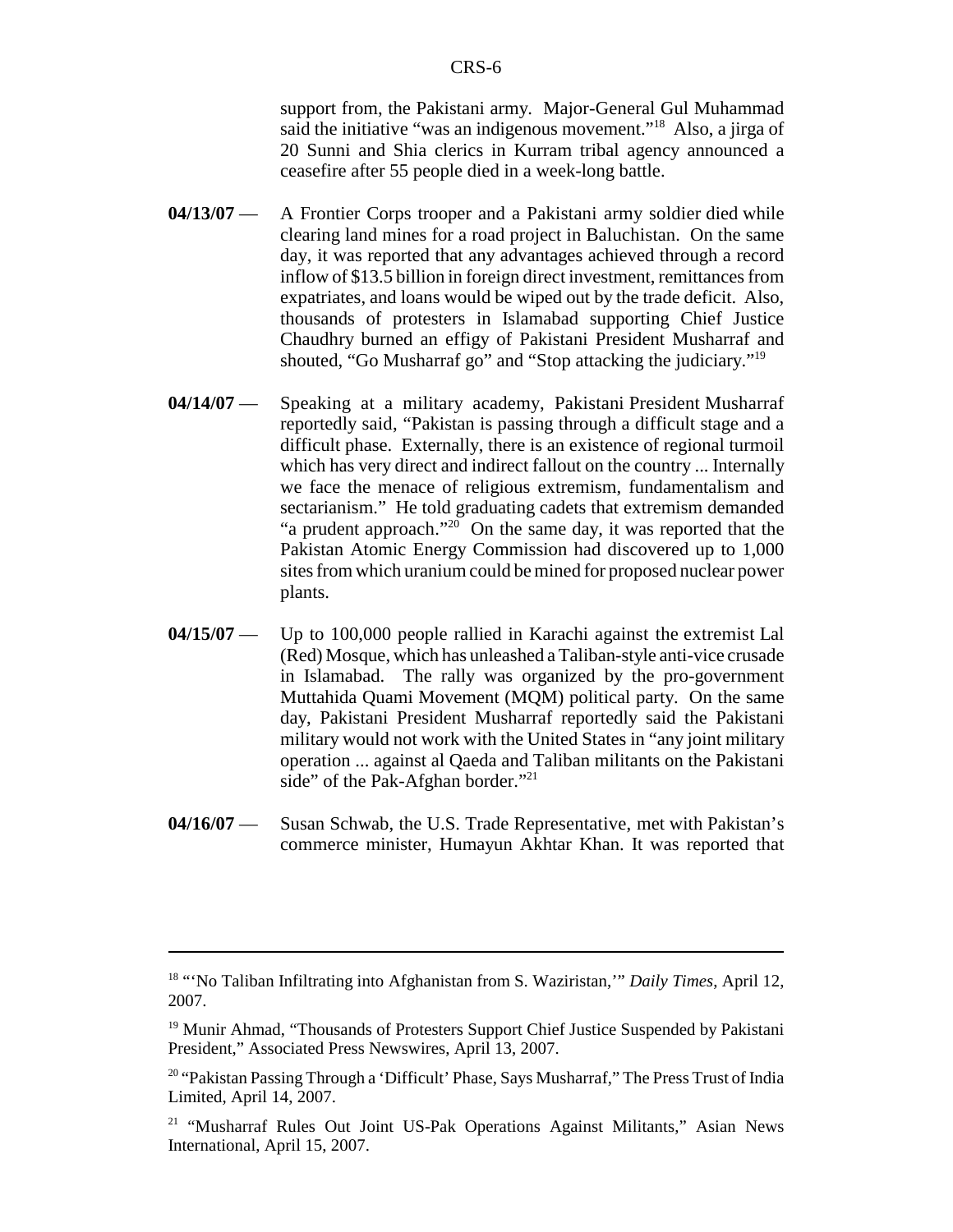American concerns for labor and sanitary standards and intellectual property piracy halted negotiations for a bilateral investment treaty.22

- **04/17/07** During a visit to Beijing, Pakistani Prime Minister Aziz and Chinese Premier Wen Jiabao reportedly signed up to 27 agreements in technology, banking, education, defense, infrastructure, and investment. On the same day, an editorial in the *Business Recorder* stated that the UK government "provides a much larger volume of economic assistance to Pakistan" than the U.S. government does, giving aid for education, health, and social development programs with "very little noise from the British Parliament or think tanks or even the influential media" that Pakistan is not doing enough in the war on terror. The editorial further said that while the government and population of Pakistan appreciate the assistance received from the United States, "the pundits in the U.S. who believe that they can use the leverage of U.S. official aid to paralyse Pakistan's economy are sadly mistaken as they have an exaggerated sense of the importance of these official flows." 23
- **04/18/07** The president of the Pakistan Chamber of Commerce and Industry noted that Pakistan's economy doubled in the past five years to \$135 billion, and that foreign direct investment increased from less than \$1 billion three years ago to more than \$3.5 billion in the 2005-06 fiscal year. On the same day, Admiral William Fallon, Commander, U.S. Central Command, testified before the House Armed Services Committee that if Osama bin Laden was hiding in the FATA, Fallon could not send soldiers across the border or conduct activities without coming to an agreement specific to the operation with the Pakistani government. Also, Chief Justice Chaudhry filed petitions in the Supreme Court challenging the suspension that Musharraf filed against him and the composition of the five-judge Supreme Judicial Council that will hear the charges.
- **04/19/07** Thousands of protesters in Lahore, Islamabad, Karachi, and Peshawar rallied against extremism and denounced the actions of students of madrassas and seminaries affiliated with Lal (Red) Mosque. Asma Jehangir, chairwoman of the HRCP, reportedly said there was a "mullah-military alliance" to exploit Pakistanis in the name of Islam.24 On the same day, Afghan officials claimed Pakistani troops fired on Afghan soldiers who were pulling down a disputed fence on the border. Pakistani officials claim the Afghan patrol opened fire without provocation. There were no casualties in the exchange.

<sup>22</sup> Arif Rana, "No Ice Breaks on BIT with US," *Business Recorder*, April 16, 2007.

<sup>23</sup> Ishrat Husain, "Is US Assistance Really So Critical for Pakistan?" *Business Recorder*, April 17, 2007.

<sup>24 &</sup>quot;Civil Society Rallies Against Extremism," *Daily Times*, April 20, 2007.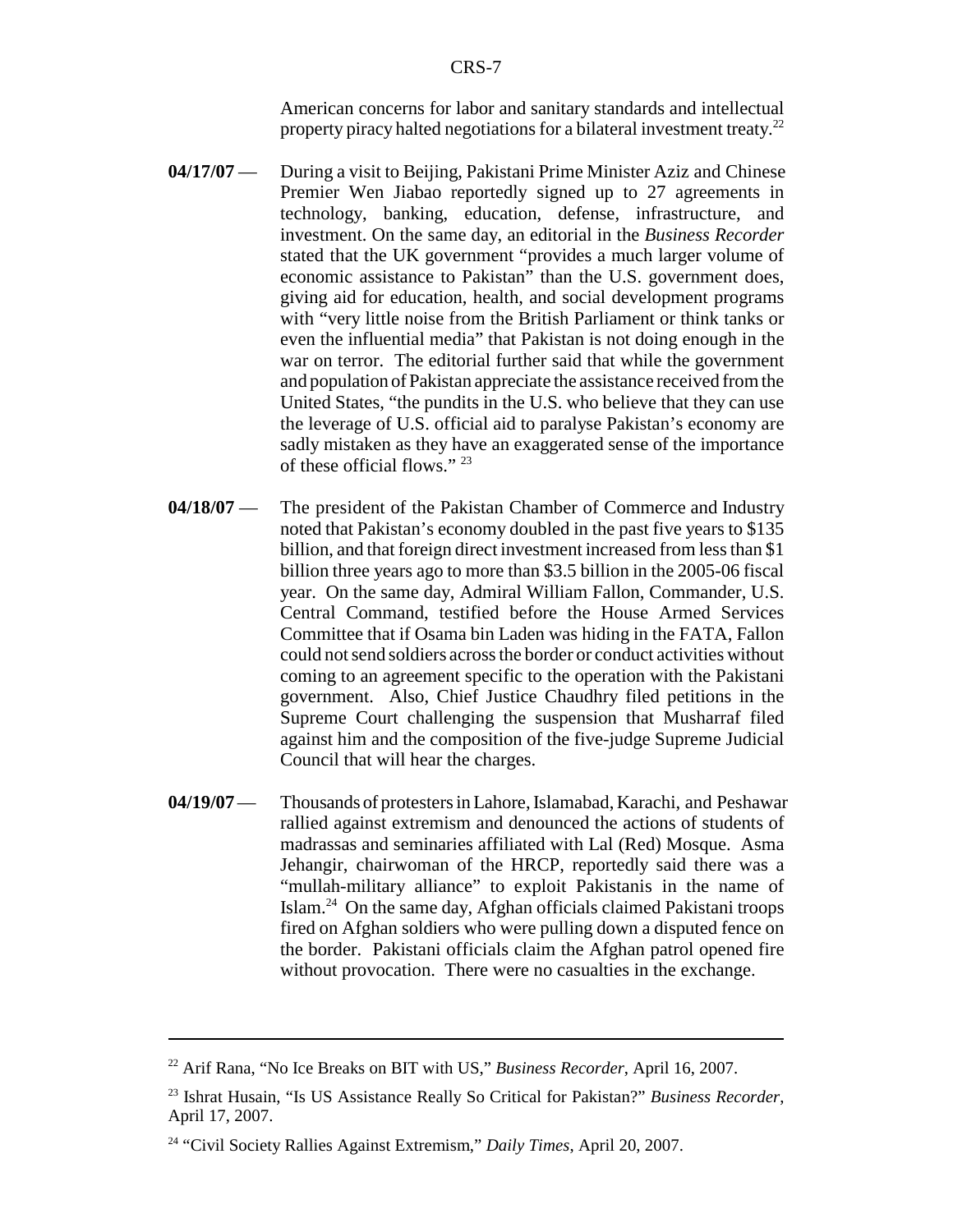- **04/20/07** Mullah Nazir, leader of the tribal militia that killed dozens of al Qaeda-linked foreign militants in South Waziristan, reportedly said he would provide refuge to Osama bin Laden because tribesmen "support oppressed people."25
- **04/21/07** AP Television News in Peshawar obtained a video, copies of which were being sold in village bazaars, of a 12-year-old boy beheading a Pakistani man accused of being an American spy and betraying a Taliban official who was killed in December in Afghanistan.
- **04/22/07** Israeli Prime Minister Ehud Olmert declined Pakistani President Musharraf's offer to mediate an agreement between Israel and Palestine. Olmert reportedly said he preferred to maintain direct contact with Palestinian Authority Chairman Mahmoud Abbas. On the same day, three video and music shops were bombed in the NWFP where extremists consider those businesses un-Islamic.
- **04/23/07** Six people, including four boys aged 14 and 15, were killed by police and security forces in the FATA when students of a school run by the extremist group Lashkar-i-Islami attacked the home of a rival chief. On the same day, it was reported Pakistan's Federal Investigation Agency and Interpol had recovered 43 children who had been smuggled to Middle Eastern countries since January to be used as camel jockeys. The agency arrested 26 human traffickers and agents. Also, the *Daily Times* reported that ongoing strikes by lawyers protesting the suspension of Chief Justice Chaudhry have created a backlog of cases filed with various courts. At least 23 judicial officers around the country, including judges and a deputy attorney general, resigned in protest of the judiciary's loss of autonomy.26
- **04/25/07** Unidentified gunmen shot dead two members of a prominent Shia family and their Sunni employee in a targeted sectarian attack in the NWFP. On the same day, Pakistani Prime Minister Aziz reportedly stated that Pakistan could not sign the Non-Proliferation Treaty or the Comprehensive Test Ban Treaty because it neighbors another nuclear state. Also, addressing the London School of Economics, former Pakistani Prime Minister Benazir Bhutto reportedly said that her administration's support of the Taliban had been a mistake.
- **04/26/07** The International Commission of Jurists (ICJ) concluded a seven-day mission to Pakistan to examine developments following the March 9 suspension of and accusations of misconduct against Chief Justice Chaudhry. In a preliminary report, the ICJ stated that "it would appear that the Executive reacted increasingly to the judicial activism

<sup>&</sup>lt;sup>25</sup> Alamgir Bitani, "Pakistani Taliban Militant Offers Refuge for bin Laden," Reuters News, April 20, 2007.

<sup>26</sup> Rana Tanveer, "Lawyers' Strike Building Up Backlog of Cases," *Daily Times*, April 23, 2007.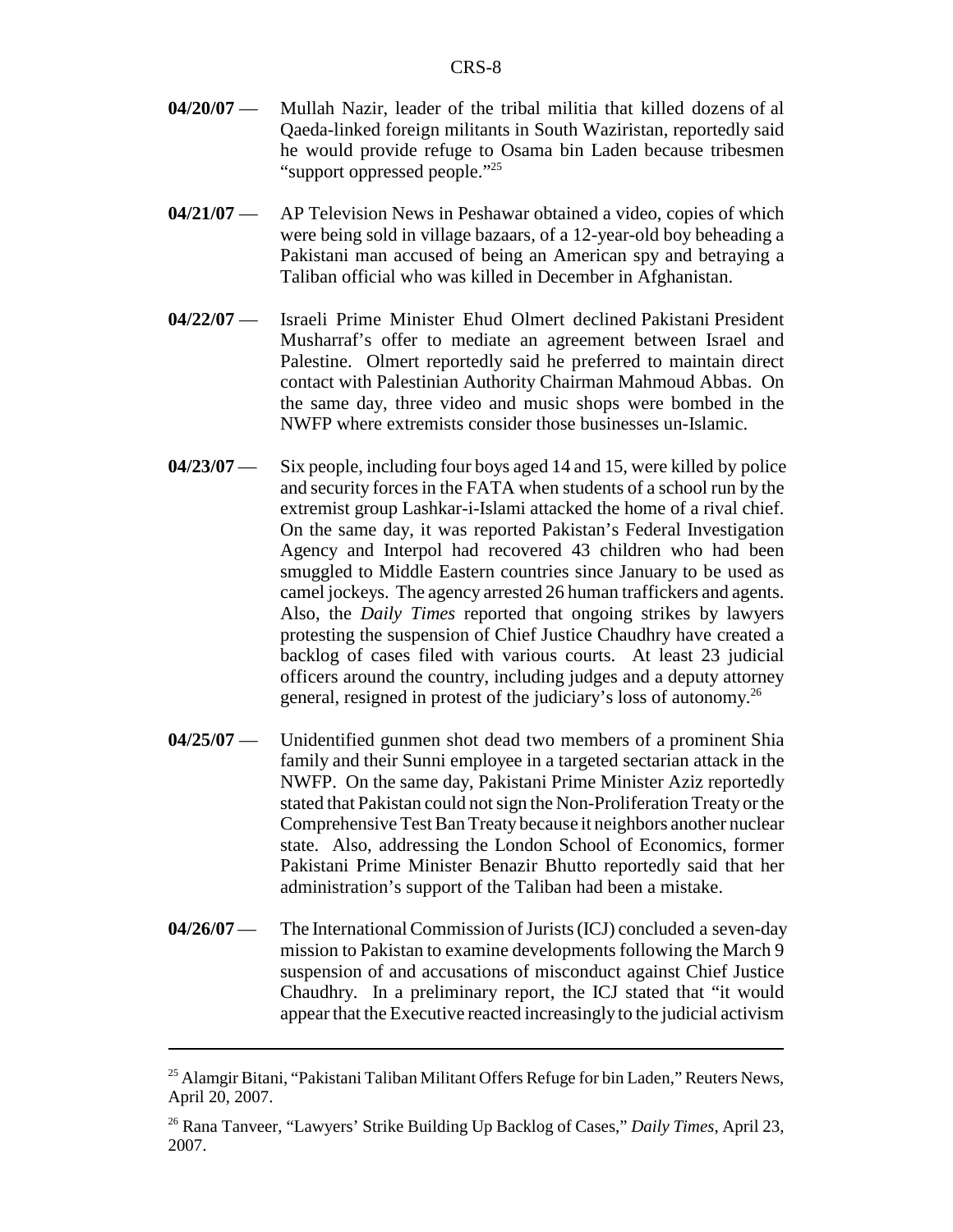of the Chief Justice" in cases in which the chief justice "seemed to have irked agencies of the Executive." In conclusion, the ICJ mission stated that "irreversible damage to constitutional order in Pakistan" could be caused if the government did not "restore a fundamental democratic principle that is pivotal for the rule of law in Pakistan the independence of the judiciary."<sup>27</sup> On the same day, one civilian in Afghanistan was killed during an attack from Pakistan in which 20 rockets were fired.

- **04/27/07** Four people died and three others were wounded when a house and two religious schools exploded in North Waziristan tribal agency near the Afghan border. A military official said the victims had accidentally set off the explosion while making bombs, while local officials claimed missiles were fired either from Afghan territory or from an unmanned U.S. drone. On the same day, the Pentagon announced that it had taken custody of Abd al Hadi al-Iraqi, a top al Qaeda commander and the leader in a 2003 assassination attempt on Pakistani President Musharraf. Also, Mark Ward, the senior deputy assistant administrator for the Asia and Near East Bureau of the United States Agency for International Development (USAID), announced that the agency was pledging \$1.5 billion in a five-year development program for the FATA.
- **04/28/07** Aftab Ahmed Khan Sherpao, Pakistan's interior minister, was the apparent target of a suicide bomber at a public rally in the NWFP. At least 26 people died and 50 were wounded, including Sherpao and his son, also a member of Parliament. It was later reported that the Afghan suicide bomber was linked to an Indian group trying to destabilize Pakistan's society. On the same day, transport associations claimed that 10,000 trucks stopped transporting goods, including supplies for U.S. and NATO troops, into Afghanistan until Afghan authorities removed illegal check points where local commanders collect fees. Truckers also wanted a guarantee of safe passage into Afghanistan.
- **04/30/07** The U.S. Department of State's *Country Reports on Terrorism* estimated that up to 900 Pakistanis died in "more than 650 terror attacks in 2006, with another 1,500 people seriously injured." It was noted that attacks came from both international groups, such as al Qaeda, and from "militant sub-nationalists." The report highlighted the cooperative efforts of Pakistani, British, and American law enforcement agencies that uncovered the London-Heathrow bomb plot and resulted in arrests of the conspirators.<sup>28</sup> On the same day, a meeting of Pakistani President Musharraf and Afghan President

<sup>27</sup> International Commission of Jurists, *ICJ Concludes Mission to Assess Developments Related to Reference Against Chief Justice Chaudhry*, April 26, 2007, available at [http://www.icj.org/news.php3?id\_article=4154&lang=en].

<sup>&</sup>lt;sup>28</sup> See [http://www.state.gov/s/ct/rls/crt/2006/].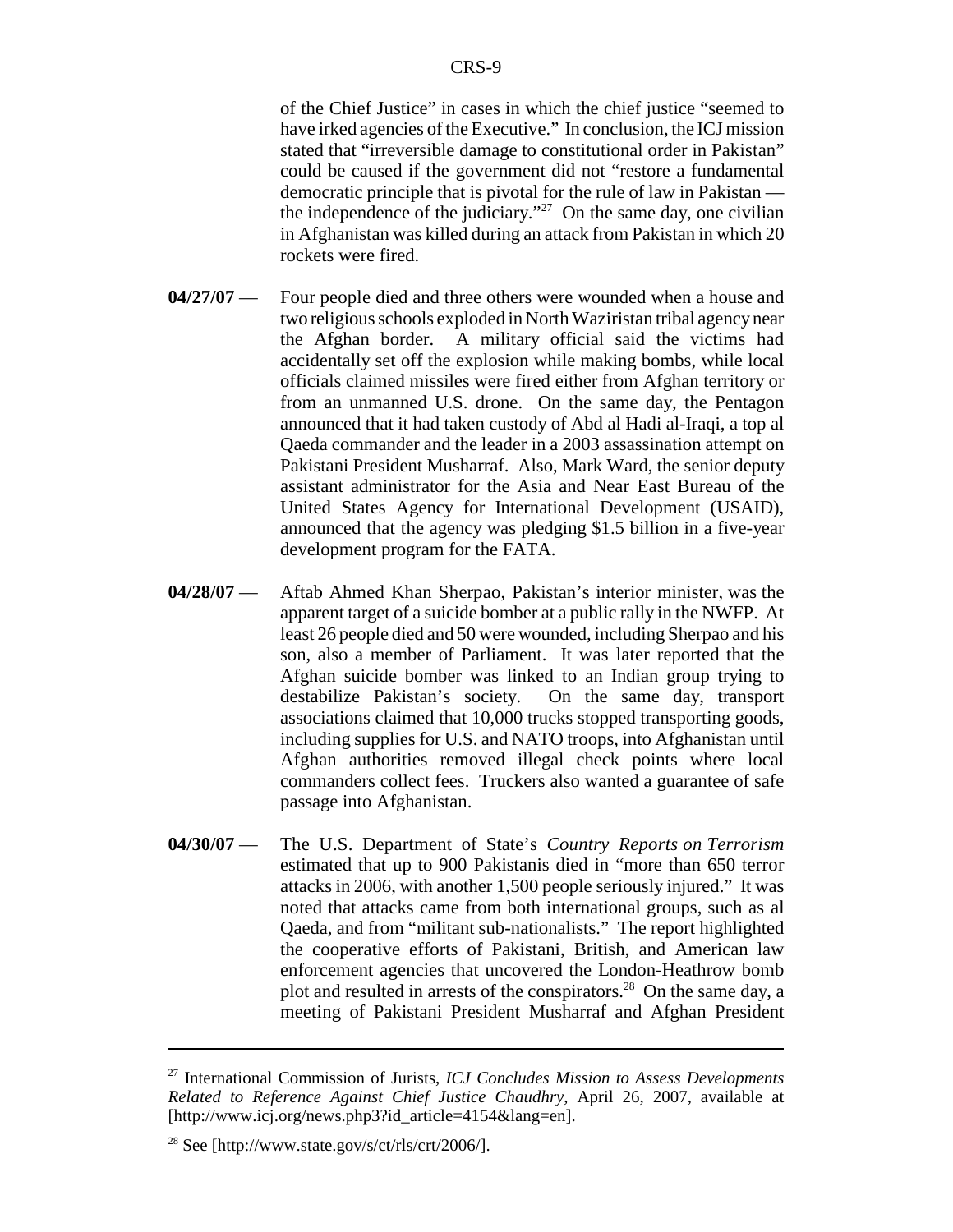Karzai, hosted by Turkish President Ahmed Necdet Sezer, concluded with the Ankara Statement by which Musharraf and Karzai agreed "to deny sanctuary, training and financing to terrorists and to elements involved in subversive and anti-state activities in each other's country" and to share intelligence.<sup>29</sup> Also, the International Container Security facility opened at Port Qasim in Karachi to screen cargo containers headed to the United States. The \$8 million cost was shared by the U.S. and Pakistani governments.

## **May**

- **05/01/07** According to the *2007 Special 301 Report*, the Office of the U.S. Trade Representative has kept Pakistan on the Intellectual Property Rights Watch List and will conduct an Out-of-Cycle Review due to the continued marketing of patent-infringing pharmaceutical products.30 On the same day, Human Rights Watch reportedly said that Pakistani President Musharraf's scheme to be reelected by the sitting Parliament before holding a general election was a "sham."<sup>31</sup>
- **05/02/07** According to the *Annual Report of the United States Commission on International Religious Freedom,* the political alliance between Pakistani President Musharraf's government and "militant religious parties" has strengthened the militants and given them "influence in the country's affairs disproportionate to their support among the Pakistani people," leaving the government ineffectual in responding to chronic "sectarian and religiously motivated violence" against minorities. The commission recommended that the State Department designate Pakistan as a "country of particular concern."32 On the same day, the Capital Development Authority in Islamabad allocated property for six of the seven mosques that were razed in January 2007. The mosques were demolished because they had been built illegally and were considered security risks. The demolitions led to much of the conflict between Lal (Red) Mosque and the government.
- **05/03/07** The Pakistan Nuclear Regulatory Authority (PNRA) ran quarter-page ads in Urdu- language newspapers asking readers to advise authorities of any found nuclear material that had been misplaced from medical or industrial research facilities. A PNRA spokesperson reportedly said no particular incident initiated the ad campaign. The government of Pakistan and the United Nations High Commission for Refugees

<sup>29 &</sup>quot;Musharraf, Karzai in Ankara to Discuss Afghan Insurgency," *Daily Times*, April 30, 2007.

<sup>30</sup> See USTR, *2007 Special 301 Report* at [http://www.ustr.gov/assets/Document\_Library/ Reports\_Publications/2007/2007\_Special\_301\_Review/asset\_upload\_file230\_11122.pdf]].

<sup>31 &</sup>quot;Musharraf Re-Election Plan 'a Sham': Rights Group," Reuters News, May 1, 2007.

<sup>32</sup> See *Annual Report of the United States Commission on International Religious Freedom*, at [http://www.uscirf.gov/countries/publications/currentreport/2007annualRpt.pdf#page=1].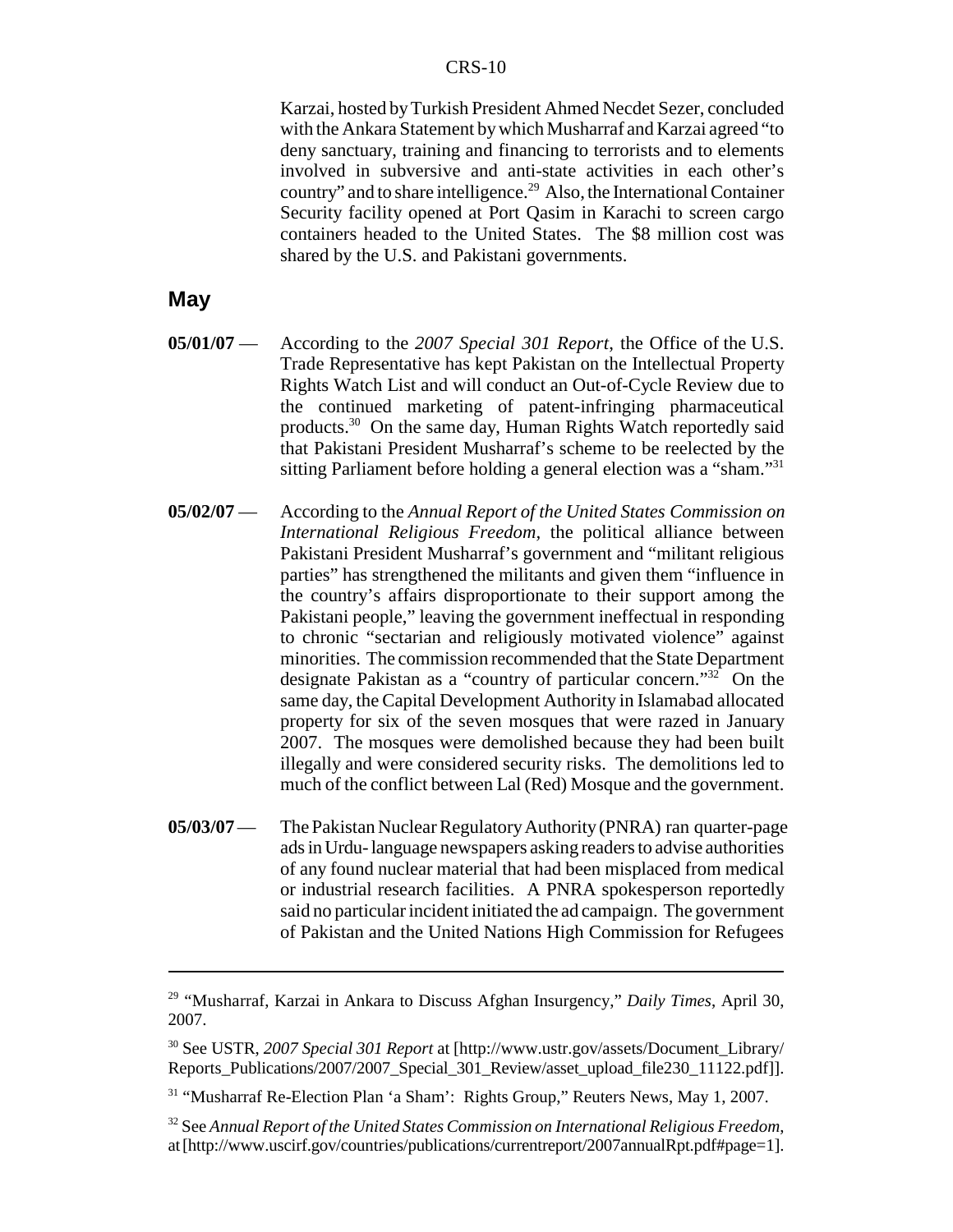(UNHCR) published a report of findings following the 15-week drive to register Afghan refugees living in Pakistan. Registration findings indicated that up to 74% of the registered refugees are under age 28 and may have never lived in Afghanistan.<sup>33</sup>

- **05/04/07** Pakistan's Supreme Court ordered the government to submit affidavits detailing the apprehension, detention, and release of, or efforts in locating 56 missing persons allegedly picked up by intelligence agencies. On the same day, explosions in tribal areas destroyed or damaged 20 music shops after business hours. Shopkeepers had received letters warning them against keeping their businesses open and selling items considered un-Islamic. Finally, masked gunmen in North Waziristan killed a government driver while militants wounded eight Pakistani soldiers, three seriously, in a grenade attack on a military convoy.
- **05/05/07** Tens of thousands of supporters lined the roads and cheered Chief Justice Chaudhry as he traveled by motor convoy from Islamabad to Lahore. The throngs slowed the usual four-hour journey to 21 hours. On the same day, three private television channels lost their transmission to parts of Sindh province. The Pakistan Electronic Media Regulatory Authority (PEMRA) denied involvement, but cable operators reportedly claimed to have been ordered to stop transmitting coverage of the rally for the chief justice. Also, residents of Karachi, angered by frequent and unannounced power blackouts, attacked three offices of the Karachi Electric Supply Corporation (KESC), where they damaged the offices and roughed up staff. Almost all parts of Karachi experienced outages, but the sections that were worst-hit had power shut down for over six hours. A KESC spokesperson explained that the corporation had to interrupt power to cover a supply shortage.
- **05/06/07** A crowd of 20,000 in Lahore listened to Chief Justice Chaudhry speak. He reportedly told them, "The concept of an autocratic system of government is over ... Those countries and nations who don't learn from the past vanish."34 On the same day, Syed Qamar Abbas, former NWFP provincial minister and head of the opposition Pakistan People's Party, was gunned down by unknown assailants on motorcycle. A relative was killed with him.
- **05/07/07** Several markets in Lahore remained open until 9:00 p.m. or later, defying the directive of the Water and Power Development Authority (WAPDA) to close by 8:00 p.m. to conserve energy and reduce the periods of power outages.

<sup>&</sup>lt;sup>33</sup> "Registration Report Offers Insight into Afghans in Pakistan," UNHCR News Stories, May 23, 2007. Available online at [http://www.unhcr.org/news/NEWS/4639c94b4.html].

<sup>34</sup> Salman Masood, "Throngs Attend Speech by Pakistan's Suspended Judge," *The New York Times*, May 7, 2007.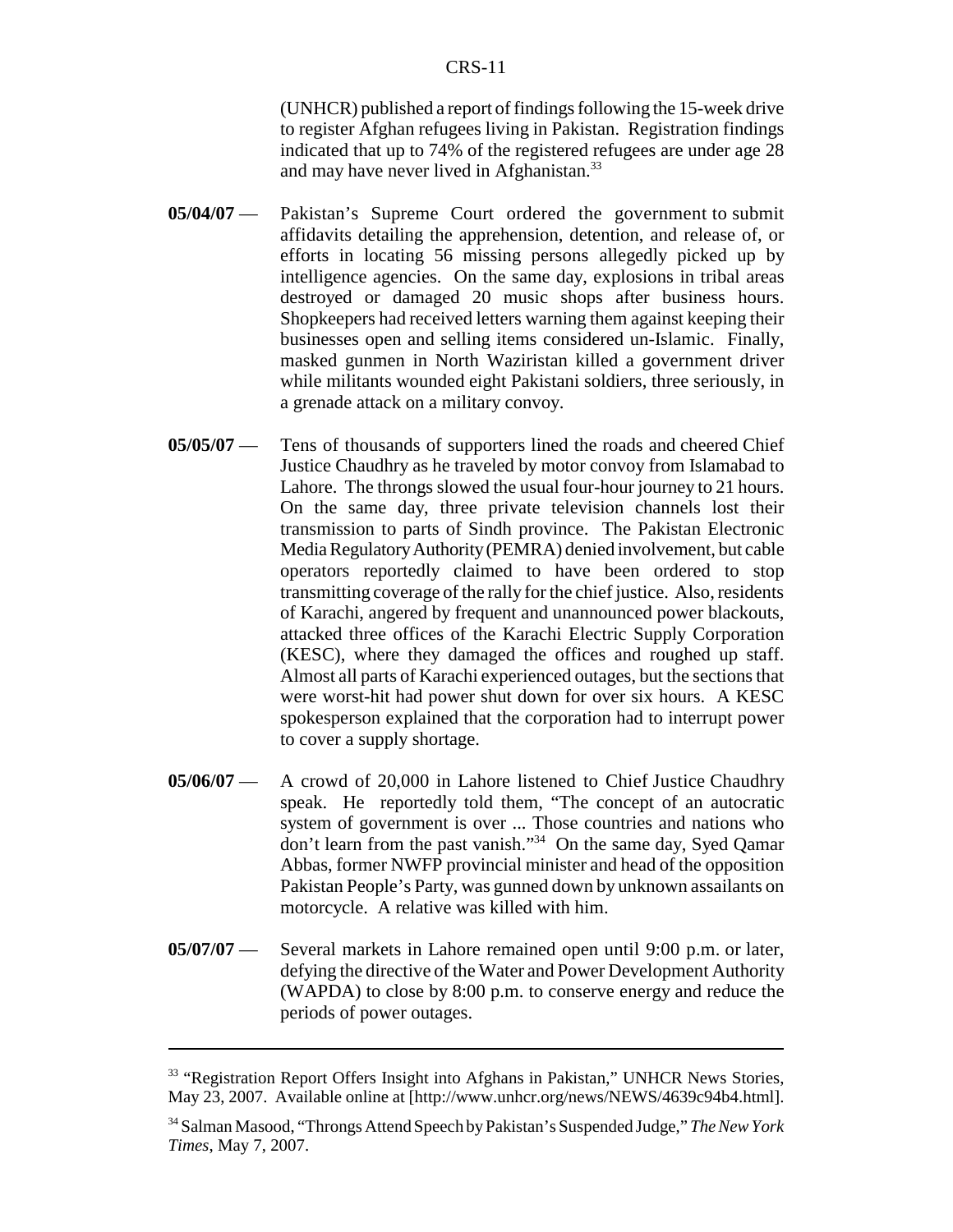- **05/08/07** Armed men attacked a construction company in Baluchistan. One worker was killed, one was wounded, and three were kidnapped. Employees refused to continue working until security was improved.
- **05/09/07** The government of Pakistan contributed \$5 million to UNHCR towards the Repatriation Program for Afghan Refugees. On the same day, the United Nations and other aid agencies suspended all work in the area of Pakistani Kashmir devastated by the October 2005 earthquake after a house occupied by two aid workers was torched by suspected Islamists. Clerics and an organization called the Joint Action Committee had warned the organizations against hiring women.
- **05/10/07** Police arrested 12 suspects accused of plotting a terrorist attack in Karachi at a rally for the chief justice scheduled for May 12, 2007. As a result, the Pakistani interior minister asked the chief justice to postpone travel to Karachi, but the latter refused. On the same day, former Pakistani Prime Minister Mir Zafarullah Jamali appeared before the National Assembly and asked that a May 12 rally in Karachi planned by the pro-government MQM party as a show of support for Pakistani President Musharraf be postponed so opposing groups would not clash.
- **05/11/07** Up to 500 political workers from various opposition parties were arrested in Karachi, and 15,000 police were reportedly deployed in preparation for a visit and speech by the chief justice and counterrally planned by the pro-government MQM party. The General Secretary of opposition party Pakistan Muslim League-Nawaz (PML-N) demanded that the MQM party postpone its rally "if they really want to see Karachi as a peaceful city."<sup>35</sup>
- **05/12/07** The chief justice arrived at the airport in Karachi but was unable to leave to deliver his speech at the Sindh High Court due to roadblocks and reports of gunfights. After several hours, he and his attorneys returned to Islamabad. Men armed with shotguns and assault rifles fired on the judge's supporters and television stations and torched dozens of vehicles. Bystanders claimed to have witnessed MQM political party activists gun down workers of opposition parties. At least 42 people died and over 100 were injured. People claimed that police did nothing to protect rally participants, and it was reported that the Sindh home department had directed police stations to equip officers only with batons. One officer was quoted as saying, "It was as if we were just put here to watch. $\frac{36}{100}$  On the same day, approximately 30,000 to 50,000 people joined a pro-government rally in Islamabad. Local organizers had hoped to attract more than 300,000 supporters. Addressing the crowd after hearing news of the

<sup>35 &</sup>quot;Arrests, Blockades Ahead of CJP's Karachi Visit," *Daily Times*, May 12, 2007.

<sup>36 &</sup>quot;Shahra-e-Faisal Turned into Killing Field," *Daily Times*, May 13, 2007.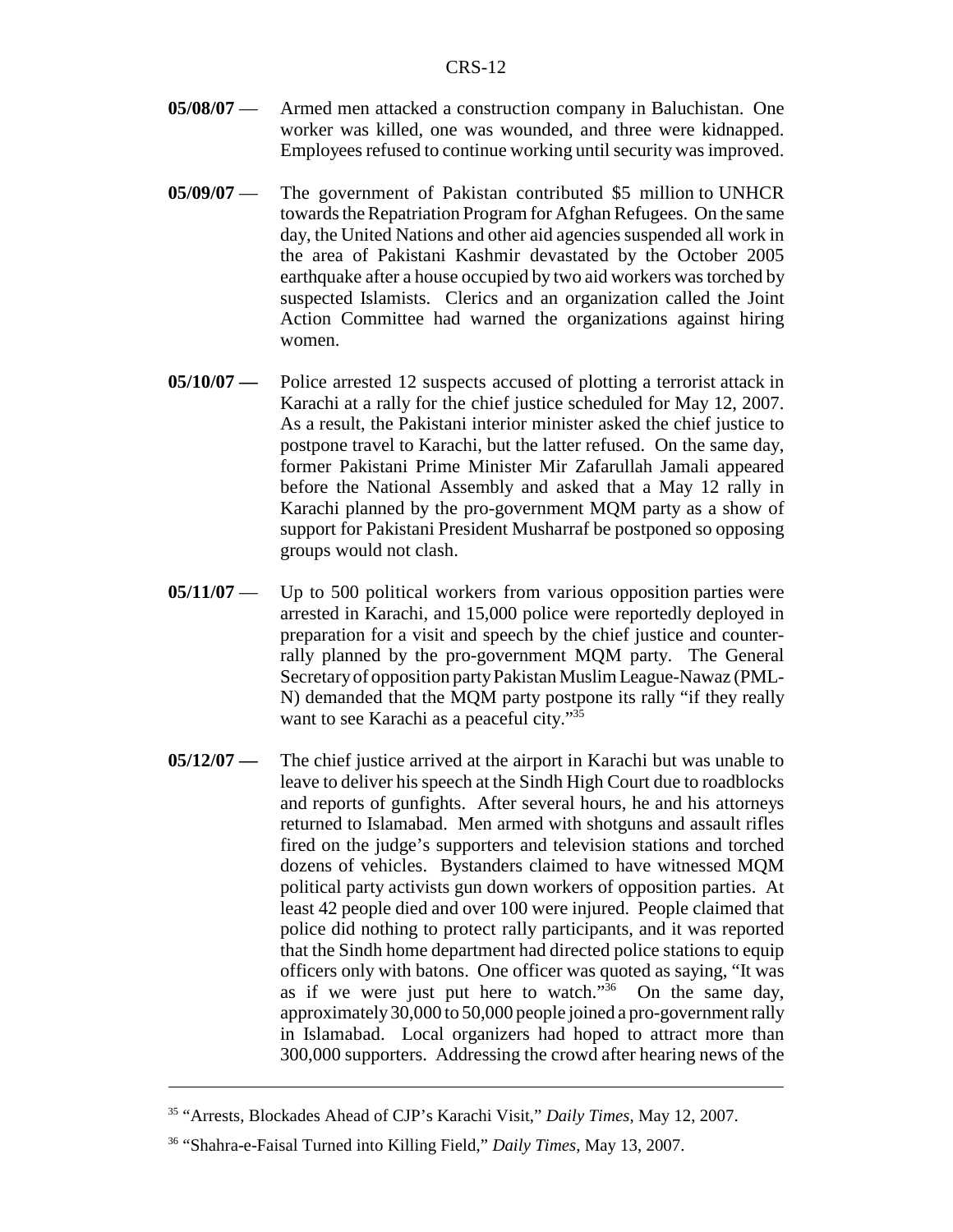violence in Karachi, Pakistani President Musharraf reportedly said the government had not wanted to hold a public rally but only did so because opposition parties were "exploiting the issue" of the suspended chief justice.<sup>37</sup>

- **05/13/07** New violence resulted in the deaths of seven more people in Karachi, and troops were reportedly advised to shoot anyone involved in fighting. Opposition parties, lawyers' groups, and human rights organizations condemned the federal government, the Sindh provincial government, and the pro-government MQM political party for causing the violence in Karachi. Opposition party activists attacked MQM workers and burned and destroyed their offices in several towns in Sindh and the NWFP. An HRCP spokesperson reportedly stated, "Only a callous, irresponsible and unrepresentative government could have celebrated in Islamabad while Karachi burnt."38 On the same day, Mullah Dadullah, the Taliban's top operational commander, was killed in a U.S.-led operation in Helmand province of Afghanistan. Also, Afghan National Army soldiers and Pakistan's Frontier Corps exchanged gunfire at border posts in NWFP. Six Afghan troops died.
- **05/14/07** Border fighting between Afghan and Pakistani forces continued into the morning. Artillery hit a school, bazaar, and clinic and killed seven children. Following a meeting to call an end to the border skirmishes, gunmen fired upon a NATO convoy, killing U.S. Army Major Larry J. Bauguess, Jr. and a Pakistani soldier and injuring several others. A Pakistani general said unidentified "miscreants" dressed as Pakistani soldiers did the shooting.<sup>39</sup> On the same day, four masked gunmen broke into the Islamabad home of Syed Hamad Raza, a deputy registrar of the Supreme Court, and shot and killed him. The *Daily Times* reported that Raza was a "prime defence witness" in the case to suspend Chief Justice Chaudhry.<sup>40</sup> Also, a general strike called by opposition parties shut down Karachi and other major cities in protest of the May 12 violence. Up to 10,000 lawyers in Lahore boycotted court proceedings and marched in the streets shouting "Go Musharraf go," then held a funeral in absentia for the Karachi "martyrs."41
- **05/15/07** A suicide bomber detonated a bomb in a hotel restaurant at midday in Peshawar, killing at least 24 people and wounding another 25. Authorities said it was too early to determine if the bombing was

<sup>37 &</sup>quot;People Are With Me," *Daily Times*, May 13, 2007.

<sup>38 &</sup>quot;HRCP Cals for Disarming MQM," *Dawn*, May 14, 2007.

<sup>39 &</sup>quot;U.S. Soldier Shot to Death in Pakistan," *The New York Times*, May 14, 2007. "Gunfight Breaks Out at Pakistan-Afghan Border Meeting," Reuters News, May 14, 2007.

<sup>40 &</sup>quot;SC Additional Registrat Target-Killed," *Daily Times*, May 15, 2007.

<sup>41 &</sup>quot;10,000 Lawyers March on The Mall," *Daily Times*, May 15, 2007.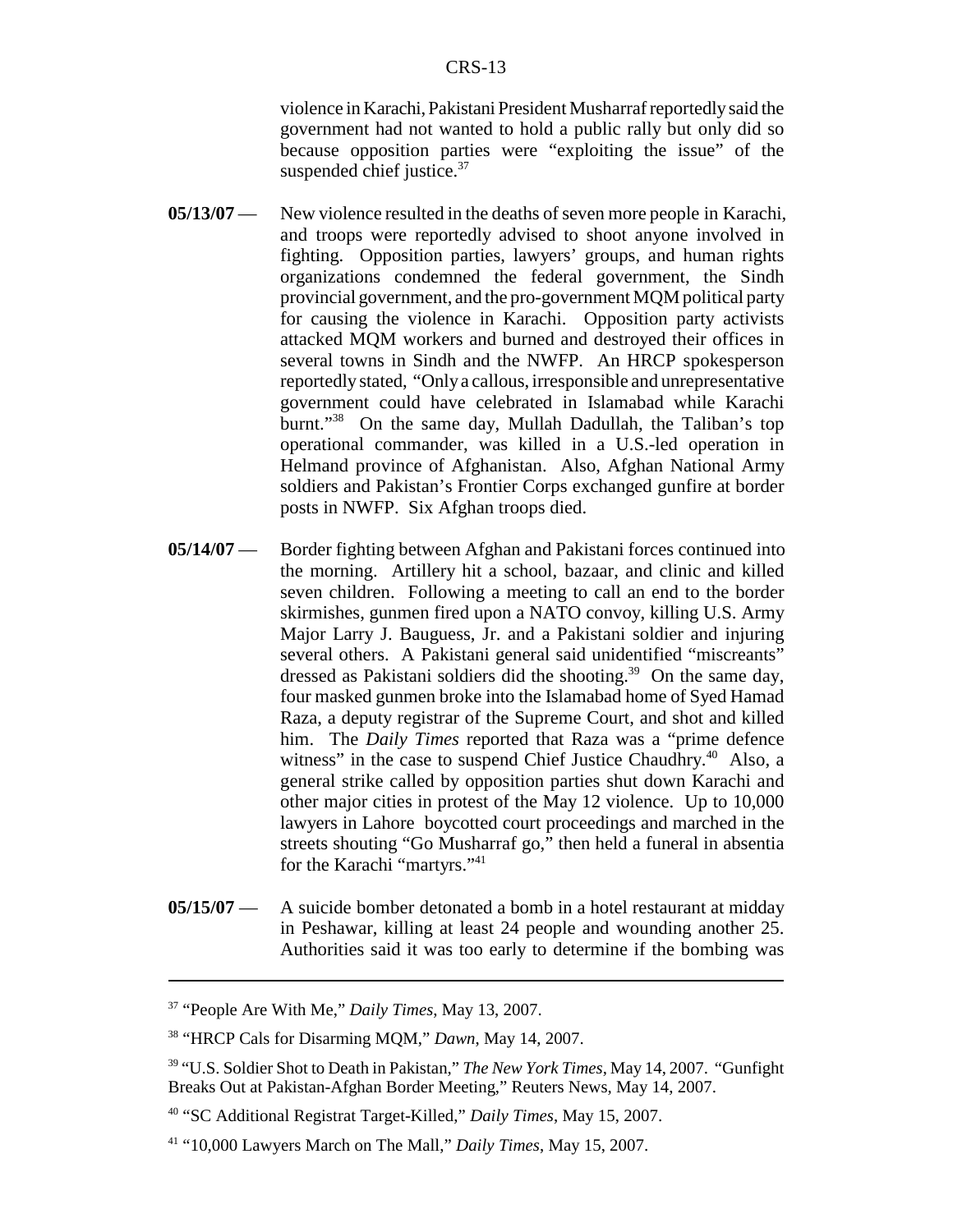done in retaliation for the killing of Mullah Dadullah. On the same day, retired U.S. General John Abizaid, speaking at the Australian Defence College, reportedly said that "a meltdown in the security apparatus" in Pakistan or Saudi Arabia "could have implications for us that make the current situation [in Iraq and Afghanistan] look easy."42 Also, pro-Taliban militants firing mortars and machine guns killed five civilians in Tank in the NWFP. Injured were 12 civilians and six police.

- **05/16/07** Up to six Afghans and Pakistanis died in a clash with police who were sent to demolish Afghan homes in a Baluchistan refugee camp slated to be shut down by August 2007. On the same day, thousands of Afghans protesting border skirmishes gathered outside the Pakistani embassy in Kabul shouting, "Death to Pakistan, death to Musharraf."
- **05/17/07** The U.S. House of Representatives passed the National Defense Authorization Act for FY2008 (H.R. 1585). Section 1206 concerns Pakistan's security forces, while Section 1232 deals with the stability of the Pakistan-Afghanistan border region. On the same day, the Afghan army traded mortar and small arms fire with Pakistan's Frontier Corps at the border between Pakistan's FATA and Afghanistan's Paktia province. Four Afghan troops were killed. Also, Pakistani President Musharraf reportedly stated in a television interview that former Prime Ministers Mian Nawaz Sharif and Benazir Bhutto would not be allowed to return to Pakistan prior to the next general election, although their return might be reconsidered after the election. Any reported cooperative deal between Bhutto and Musharraf that would have allowed her lawful return appeared "to be dead."43
- **05/18/07** Students of the Lal (Red) Mosque madrassa seized four policemen with their vehicle and arms. Top cleric Abdul Aziz Ghazi blamed the government for "encouraging licentious western lifestyle" and "urged masses to rise up against all evil forces of the country."<sup>44</sup> The government exchanged several students who had been detained earlier for two of the police officers. On the same day, Saud Memon died in a Karachi hospital. He had been included on Pakistan's "most wanted" list as a key financier of an outlawed group associated with al Qaeda and had owned the property where *Wall Street Journal* reporter Daniel Pearl's body was found in 2002. Authorities reported that he died of tuberculosis and meningitis, while his family claimed he had been poisoned. His family said Memon had been detained in

<sup>42</sup> David McLennan, "Fears Over Pakistan, Saudi 'Meltdown,'" *Canberra Times*, May 16, 2007.

<sup>43 &</sup>quot;BB-Musharraf Deal Dead?" *Daily Times*, May 18, 2007.

<sup>44 &</sup>quot;Lal Masjid Students Seize Four Policemen," *The Post*, May 19, 2007.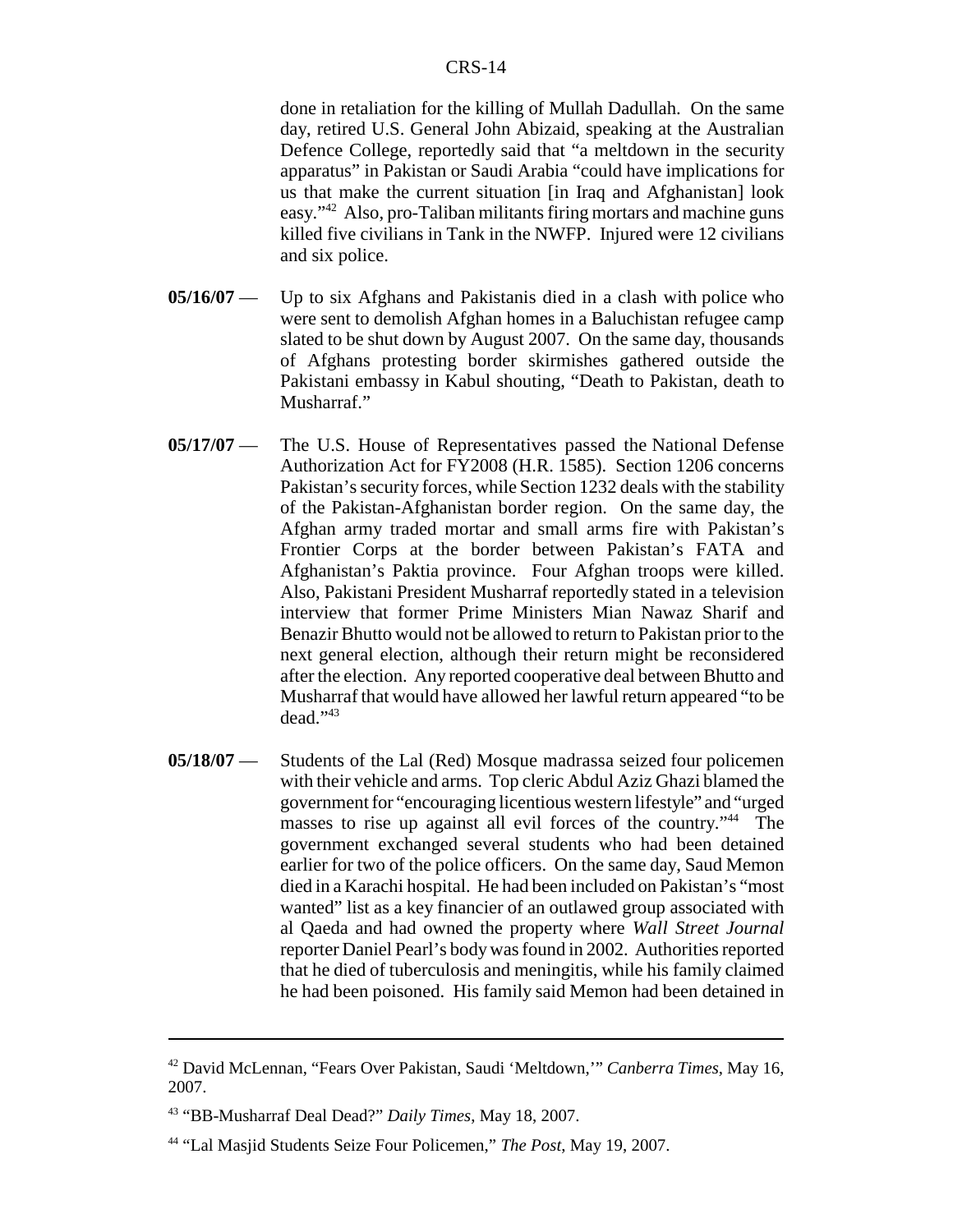March 2003 and sent to Guantanamo, then was later released to Pakistani authorities. Also, 31 people died and at least 60 more were injured in windstorms, floods, and other rain-related incidents in regions of the NWFP. Finally, the editor-in-chief of the South Asian News Agency was dragged from his vehicle in Islamabad, beaten, asked if the chief justice was his father, and warned "to give up the coverage of anti-government activities." He was left severely injured and was hospitalized.<sup>45</sup>

- **05/19/07** A total of 13 people died and 25 more were injured during armed clashes between rival militant groups in several villages in the FATA. On the same day, the Karachi City Courts police station registered a case against the Sindh government, MQM political party activists, and high police officials "for opening fire on lawyers, besieging the bar building, attempted kidnap and injuring the Karachi Bar Association members" on May 12 at the rally for the suspended chief justice.<sup>46</sup>
- **05/20/07** The *Los Angeles Times* reported that a 2006 initiative increased CIA operations in Afghanistan and Pakistan by adding 50 "clandestine operatives" with the objective of locating Osama bin Laden and Ayman al Zawahri. Although the increase in personnel did not meet the primary objective, intelligence officials reported that "al Qaeda's command base in Pakistan is increasingly being funded by cash coming out of Iraq, where the terrorist network's operatives are raising substantial sums from donations to the anti-American insurgency...." CIA officials reportedly said their efforts to locate bin Laden were hampered by the September 2006 "peace agreements" that the Pakistani government brokered with leaders in North Waziristan tribal agency and the subsequent withdrawal of Pakistani troops from the border region.<sup>47</sup>
- **05/21/07** The 43<sup>rd</sup> victim of the May 12 violence in Karachi died from gunshot wounds. On the same day, 10 tankers carrying oil for U.S.-led coalition forces in Afghanistan were destroyed or damaged when two remote-controlled missiles hit them while standing in a parking lot near the border at Torkhum in NWFP.
- **05/22/07** Pakistani security forces and helicopter gunships attacked a suspected al Qaeda training camp in North Waziristan, killing four foreign militants. On the same day, the World Bank approved a \$350 million credit to support the government's medium-term reform program. The Second Poverty Reduction Support Credit will finance reforms

<sup>45</sup> Kaswar Klasra, "Journalist Beaten Up for 'Supporting CJP,'" *The Post*, May 19, 2007.

<sup>46 &</sup>quot;MQM Activists, Police Booked," *The Post*, May 20, 2007.

<sup>47</sup> Greg Miller, "Bin Laden Hunt Finds al Qaeda Influx in Pakistan," *Los Angeles Times*, May 20, 2007.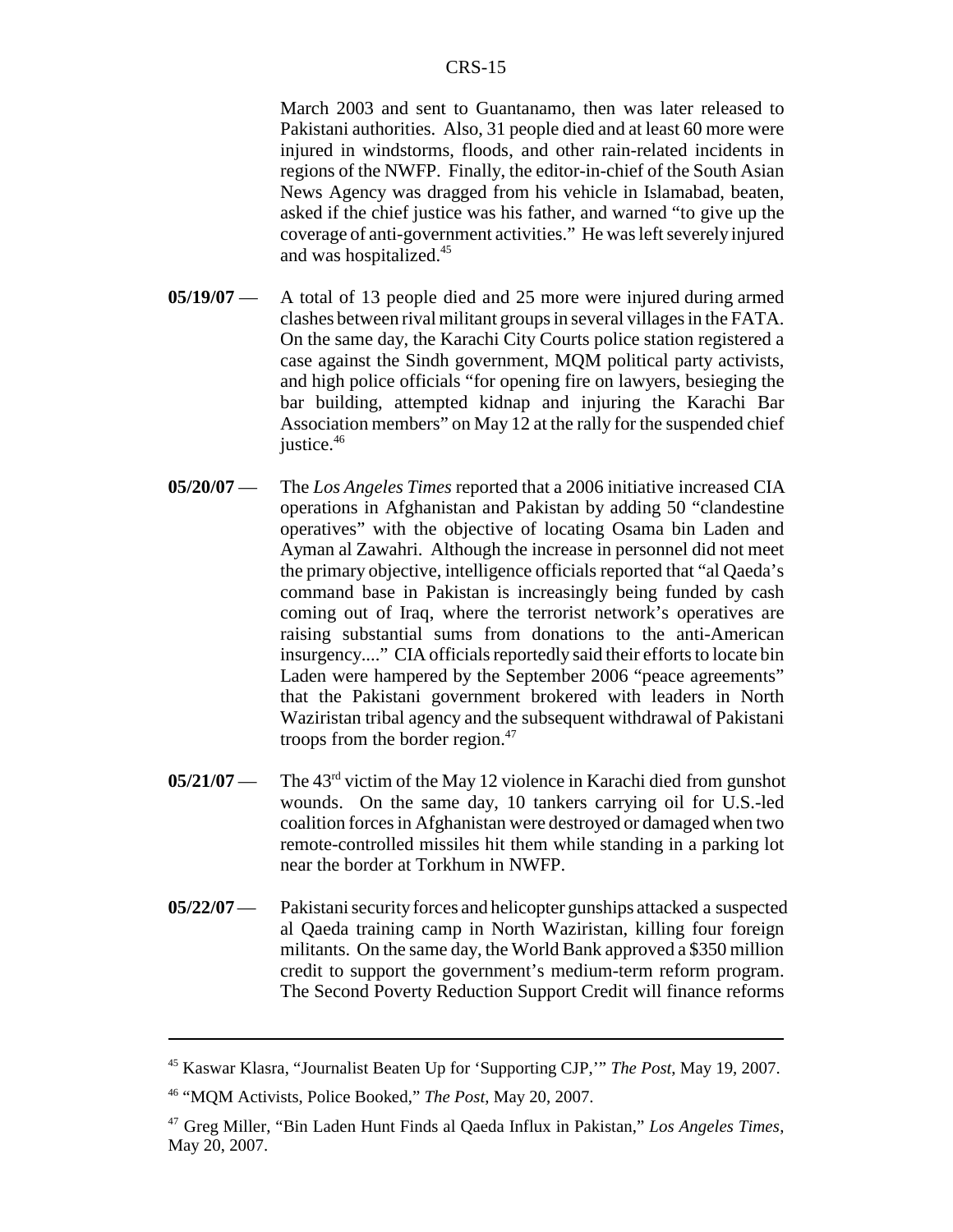"to maintain macro-economic stability, improve management and effectiveness of public expenditures, and assist power sector reforms."48 Also, President Bush nominated Anne Patterson, current Assistant Secretary of State for International Narcotics and Law Enforcement Affairs, to be the new U.S. Ambassador to Pakistan.

- **05/23/07** It was reported that U.N. officials were investigating allegations from 2005 that Pakistani peacekeepers trafficked gold and weapons with Congolese militia members rather than disarm them.
- **05/24/07** The European Parliament voted 522-9 to adopt a report on Kashmir prepared by Baroness Emma Nicholson in November 2006. The report discusses the impact of the October 2005 earthquake in Azad Kashmir and the response of the Pakistani government, the dialogue between India and Pakistan regarding the LOC, and confidence building measures implemented by both countries.<sup>49</sup> The Pakistan Foreign Office said the "numerous factual inaccuracies, distortions and extraneous elements" detract from the "objectivity and credibility" of the report.<sup>50</sup> On the same day, Nilofer Bakhtiar, Pakistan's tourism minister, resigned her position following condemnation and a threatened fatwa about a newspaper photo showing her being touched by a Frenchman. She later withdrew her resignation after government leaders reassured her of their support. (See entry for 4/10) Also, the Lal (Red) Mosque released the last two police officers held hostage after the government stopped all contact with mosque administrators.
- **05/25/07** The Pakistani government reported to the Supreme Court that 98 of the reported missing persons have been traced, and most have been released to their homes. On the same day, 11 of the 14 tribal elders who make up the peace and coordination committee in North Waziristan resigned in protest of the air and ground offensive of the Pakistani forces that killed four foreign militants. Also, a recent survey by Gallup Pakistan indicated that 78% of Pakistan's urban residents experience a power shutdown almost every day.<sup>51</sup> Finally, President Bush signed the U.S. Troop Readiness, Veterans' Care, Katrina Recovery, and Iraq Accountability Appropriations Act, 2007

<sup>48 &</sup>quot;World Bank Supports Pakistan's Reform Programme," BBC Monitoring South Asia, May 23, 2007.

<sup>49</sup> See *Draft Report on Kashmir: Present Situation and Future Prospects*, European Parliament Committee on Foreign Affairs, 2005/2242(INI) at [http://www.europarl.europa.eu/meetdocs/2004\_2009/documents/pr/640/640763/640763 en.pdf].

<sup>50</sup> Qudssia Akhlaque, "EU's Role as Kashmir Peace Broker Questioned," *Dawn*, May 26, 2007.

<sup>51 &</sup>quot;78% Urban Citizens Say They Face Power Shut Down in Everday," *The Baluchistan Times*, May 25, 2007.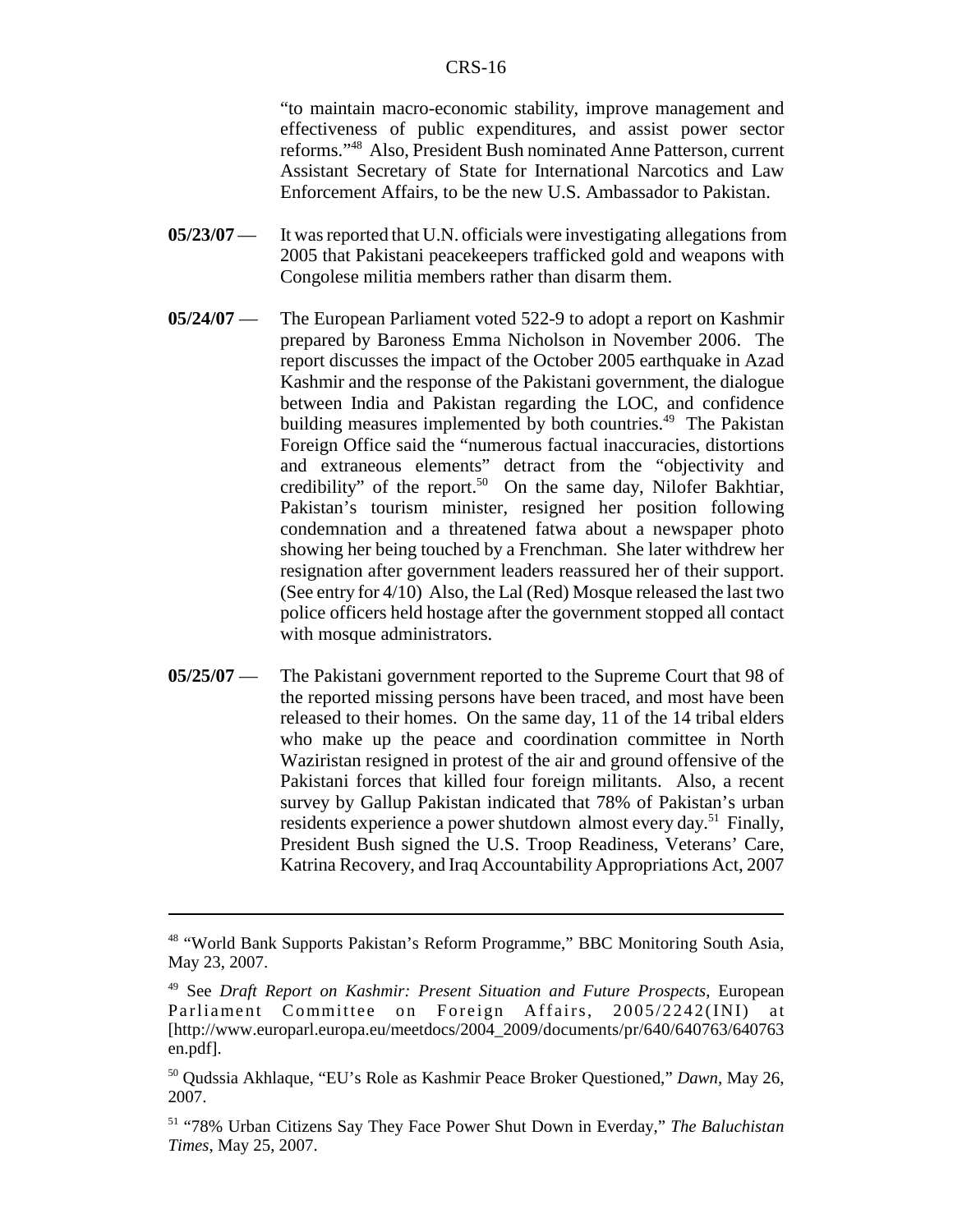(H.R. 2206) into law (P.L. 110-28). The statute specifies levels of funding to reimburse Pakistan for support provided to U.S. military operations, to support Pakistan's counter-drug activities, and to finance the Economic Support Fund for Pakistan. Section 3809 identifies the conditions for financing the Economic Support Fund.

- **05/26/07** Pakistani President Musharraf launched the government-funded Trade Development Authority of Pakistan to handle "all aspects that relate to the global marketing and promotion of goods and services exported from Pakistan ... to achieve a 'quantum leap' in exports within 5 years."<sup>52</sup> On the same day, a bomb exploded near a military convoy near Tank, killing at least two soldiers and wounding several more. Also, Chief Justice Chaudhry reportedly told attendees of a seminar on separation of powers, "Power corrupts and absolute power corrupts absolutely." According to news reports, Chaudhry did not name Musharraf but made a "veiled criticism" when he said the concentration of power in one man as both president and military chief could be dangerous.<sup>53</sup> Finally, an infantryman in the Indian army was killed in Jammu and Kashmir during a gunfight between troops and armed militants attempting to infiltrate India across the LOC. After a 90-minute battle, the militants retreated into Pakistanoccupied Kashmir. The Indian Defence Ministry reported militants made 82 attempts to cross the LOC in April 2007 and succeeded 79 times.
- **05/28/07** Four suspected pro-Taliban militants and three Frontier Corps personnel were killed and two policemen injured in three incidents in Bannu and Tank districts in NWFP.
- **05/29/07** One person died and six were injured when a car bomb exploded outside the High Court in Peshawar in the NWFP. On the same day, security forces, acting on a tip-off, raided a militant hideout in Baluchistan and killed two nationalist rebels and two civilians. Also, opposition senators submitted a motion to debate the behavior of Pakistani Prime Minister Aziz as characterized in a new biography of Secretary of State Condoleezza Rice. The book alleges that Aziz tried to "charm" Rice who only stared at him. The motion before the Senate claimed that the material was "shameful for the entire nation" and needed to be discussed.54
- **05/30/07** Meeting by invitation with the foreign ministers of the G8 countries in Germany, the foreign ministers of Afghanistan and Pakistan issued a joint statement that they "renewed their governments' commitment

<sup>52 &</sup>quot;How Will TDAP Function?" *Business Recorder*, May 26, 2007.

<sup>&</sup>lt;sup>53</sup> Paul Alexander, "Pakistan's Suspended Chief Justice Makes Veiled Criticism of Military President on Live TV," Associated Press Newswires, May 26, 2007.

<sup>54 &</sup>quot;Senate Moved for Debate on Rice's Biography," *Daily Times*, May 30, 2007.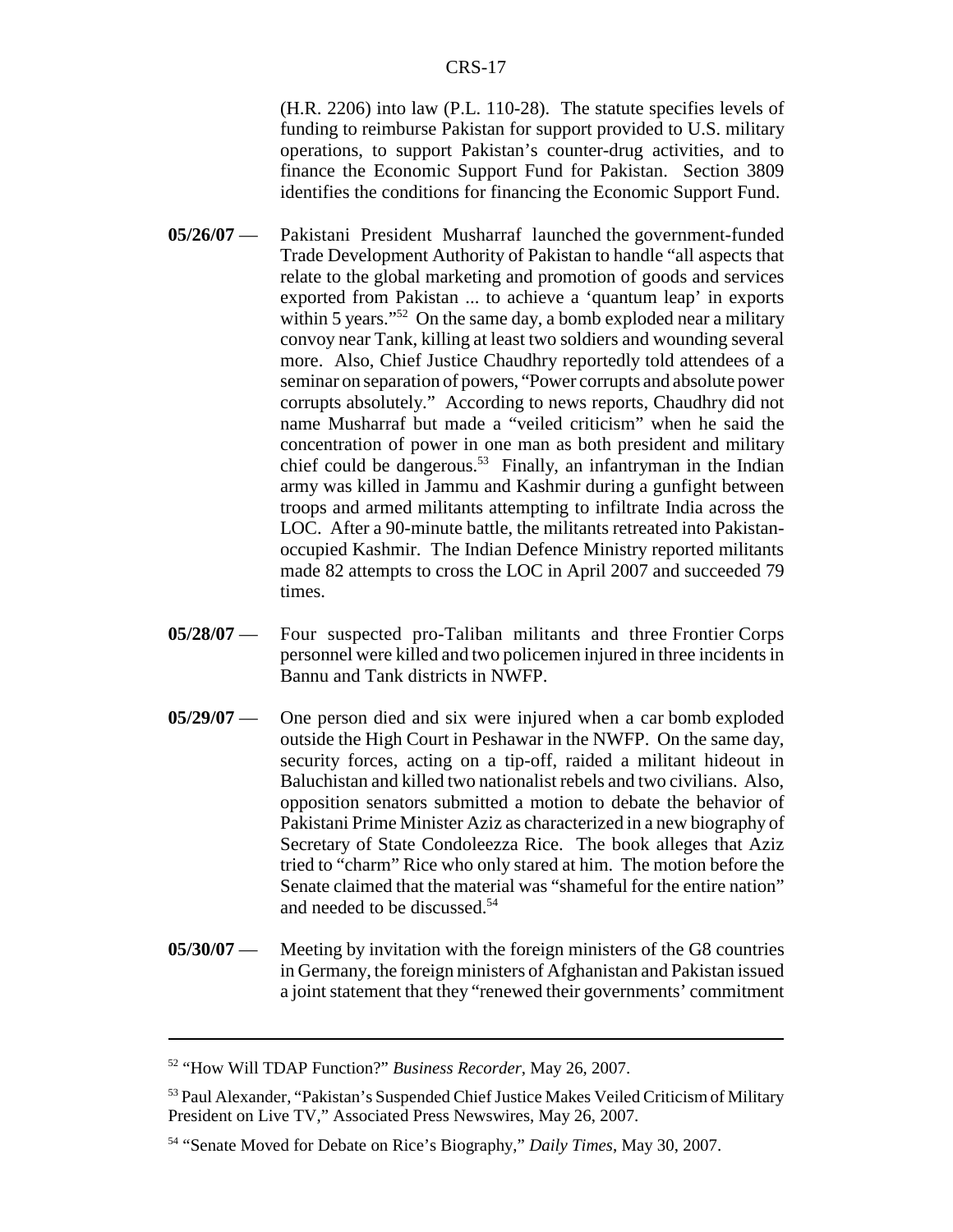to strengthen cooperation and dialogue between their countries and governments at all levels."55 On the same day, speaking to army officers at the Jehlum Garrison in Punjab province, Pakistani President Musharraf reportedly said that some private television channels had aired shows with "unbalanced reporting and presentation," thereby "creating pressure on judges." Referring to the issue of the suspension of the chief justice, Musharraf said the media should not politicize "what was purely a judicial and legal matter." He reportedly said the government did not intend to curb the "unprecedented freedom" the Pakistani media enjoy, but said the media must report responsibly, avoid exaggeration, and must not "demoralize" the nation.<sup>56</sup> Also, the government banned all political gatherings of more than five people in Islamabad for two months. Finally, up to 100 suspected pro-Taliban militants armed with rockets, hand grenades, and rifles attacked the home of a senior government official near Tank. Some 13 people died and several others, including children, were injured. An editorial in the *Daily Times* claims this "Islamic execution" highlighted the "diminishing hold of the government and state on its territory." Rising tribal militancy implies increasing approval in all parts of Pakistan for Taliban-style governance as "key to replacing the present 'Americaenslaved'system."57

**05/31/07** — Muhammad Ali Durrani, the Pakistani Federal Minister for Information and Broadcasting, reportedly said that the "government would not allow negative propaganda against the armed forces, judiciary, and other constitutional institutions." He said the government would strictly implement the rules of PEMRA.58 Television stations claimed they had received "verbal instructions" not to show live coverage of political rallies.<sup>59</sup> On the same day, police arrested four Kashmiri men for the murder of Syad Hammad Raza, who had worked as chief of staff to the chief justice. (See entry for 5/14.)

#### **June**

**06/01/07** — More than 10,000 pro-Taliban supporters gathered in a Baluchistan village to hear an audiotape reported to be of Mullah Mansoor Dadullah, who replaced his slain brother, Mullah Dadullah, as a Taliban commander. On the tape, Mansoor Dadullah purportedly

<sup>55 &</sup>quot;Afghanistan, Pakistan Pledge Cooperation," *The New York Times*, May 30, 2007.

<sup>56 &</sup>quot;Every Pakistani Must Respect Armed Forces: Musharraf," *Daily Times*, May 31, 2007.

<sup>57 &</sup>quot;Editorial: Descent into nihilism and anarchy," *Daily Times*, June 2, 2007.

<sup>58 &</sup>quot;Pakistan Information Minister Warns Media Not to Attack National Institutions," BBC Monitoring Media, June 1, 2007.

<sup>59 &</sup>quot;Pakistan Bans Demonstrations in Capital, Military Warns Against Unrest Over Justice's Ouster," Associated Press Newswires, June 1, 2007.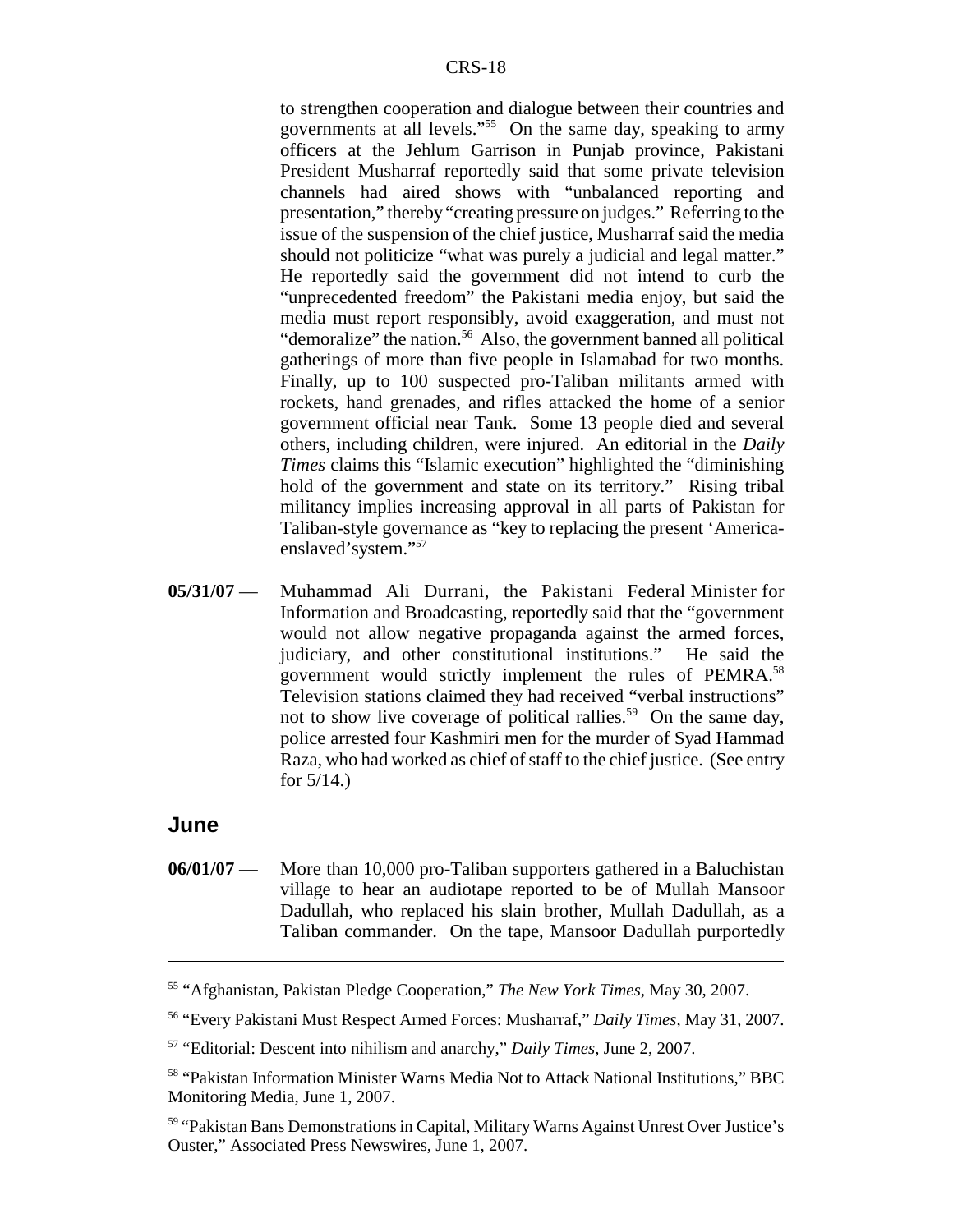said that "we will never forget the blood of our martyrs and will complete Dadullah's mission of expelling the infidels and their lackeys from our motherland." According to the *Daily Times*, "several current and former members of [P]arliament from hardline Islamist political parties" also spoke before the crowd.<sup>60</sup>

- **06/02/07** Suspended Chief Justice Chaudhry led a 75-mile, 11-hour convoy of lawyers from Islamabad to Abbottabad in the NWFP to hold a rally since gatherings have been banned in Islamabad. An estimated 50,000 to 100,000 people greeted the justice en route or heard him speak at the rally. On the same day, PEMRA issued letters to television stations asking them not to air programs that "encourage" violence, promote an "anti-state attitude," contain "aspersions against the judiciary and the integrity of the armed forces," or "malign or slander anyone in public life."<sup>61</sup> Also, members of the Cable Operators Association of Pakistan announced that they would cease broadcasting any channel that carried programs "against the 'armed forces, judiciary and the integrity of Pakistan.'"62 Finally, a roadside bomb explosion in FATA killed five people, including a regional government official, two policemen, and a tribal journalist.
- **06/03/07** *The New York Times* reported that former Pakistani Prime Minister Benazir Bhutto and Pakistani President Musharraf have been "conducting discreet negotiations" for a deal to drop corruption charges against Bhutto and allow her return from exile while keeping Musharraf as president. Bhutto believes the election of 2007 may be "Pakistan's last chance to choose a moderate path."<sup>63</sup>
- **06/04/07** Indian troops killed four suspected Muslim militants trying to cross the "de facto border" from Pakistan into Indian-held Kashmir. The Indian army claimed this was the sixth time in 10 days that "infiltrators" tried to cross the LOC.<sup>64</sup> Also, Pakistani President Musharraf issued an emergency ordinance to give PEMRA the power to revoke the broadcasting licenses or confiscate transmission equipment of any independent television stations that defied its rules. Fines for violators were increased tenfold. Finally, several independent stations claimed their transmissions had been blocked or interrupted and alleged that the government pressured cable companies to interfere with broadcasts.

<sup>60 &</sup>quot;Thousands Gather in Killi Nalai to Hear Taliban Speeches," *Daily Times*, June 2, 2007.

<sup>61 &</sup>quot;Pakistani Media Decry Government Limits," *The New York Times*, June 3, 2007.

<sup>62 &</sup>quot;Cable Operators to Move Against Channels Ridiculing Army," *Dawn*, June 3, 2007.

<sup>63</sup> Carlotta Gall, "Former Leader Talks of Return to Pakistan, and Maybe Power," *The New York Times*, June 4, 2007.

<sup>64 &</sup>quot;Indian Army Alleges Rise in Infiltration from Pakistan," *Daily Times*, June 5, 2007.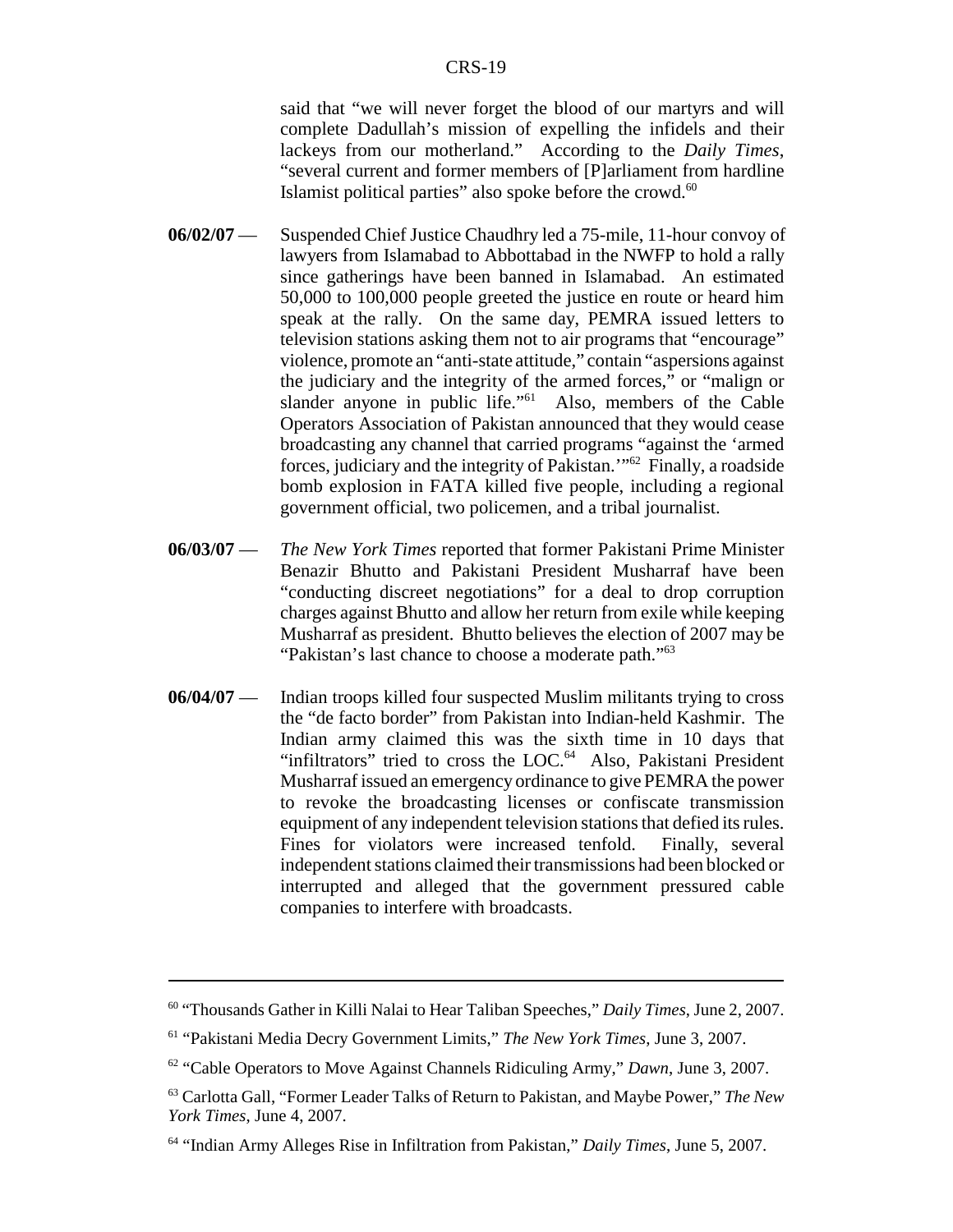- **06/05/07** Police in Sindh province claimed to have arrested two militants linked to the 2002 murder of journalist Daniel Pearl. A civil rights attorney, however, reportedly stated that the two men were arrested in 2003 and had been secretly detained by the government since that time. On the same day, authorities in Punjab province arrested hundreds of opposition party activists in advance of a scheduled day of protest against the government. Also, police filed a preliminary complaint against 200 journalists for challenging a ban on rallies in Islamabad. The journalists had gathered to protest the government's tightened restrictions on the media. The complaints were later withdrawn.
- **06/06/07** Journalists in the press gallery at Parliament erupted into protests, shouting "We want freedom" and "PEMRA ordinance unacceptable." Parliamentarians of opposition parties joined the protest, shouting "Go, Musharraf, go." The session was adjourned.<sup>65</sup> On the same day, the provincial government of Baluchistan announced that it had reached an agreement with the government of Iran to run electricity transmission lines to Quetta to electrify rural areas of the province. Also, the U.S. House of Representatives passed H.R. 2446 to reauthorize the Afghanistan Freedom and Security Support Act of 2002. Sections 2, 212, 304, 305, and 307 concern Pakistan.
- **06/07/07** Pakistani authorities forbid all journalists from entry to Parliament. Media groups were asked to nominate two journalists to report on the Assembly. The ousted reporters remained outside the Parliament building and protested. On the same day, Pakistani Prime Minister Aziz announced that implementation of the amended PEMRA ordinance would cease until a six-member committee reviewed the amendments.
- **06/08/07** Pakistani Prime Minister Aziz accepted the resignation of Pakistani Tourism Minister Nilofer Bakhatiar. (See entry for  $5/24$ .)<sup>66</sup> On the same day, two towns in the Turbat district of Baluchistan flooded following the heavy rains of tropical cyclone Gonu, and 15,000 people were evacuated for fear of a possible dam break. Also, Karachi residents protesting an eight-hour long electrical outage blocked traffic, burned tires, and threatened a general strike. Finally, in an op-ed piece in *The Wall Street Journal*, former Pakistani Prime Minister Benazir Bhutto claimed that Pakistani President Musharraf's

<sup>65</sup> Zulfiqar Ghuman and Naveed Siddiqui, "Journalists Stage Noisy NA Protests," *Daily Times*, June 7, 2007.

<sup>66</sup> The loss of women politicians has become a noted problem in Pakistan. See Declan Walsh, "Female Afghan and Pakistani Politicians Forced from Office: Outspoken Women MPs Incur Conservative Wrath," *The Guardian*, May 23, 2007.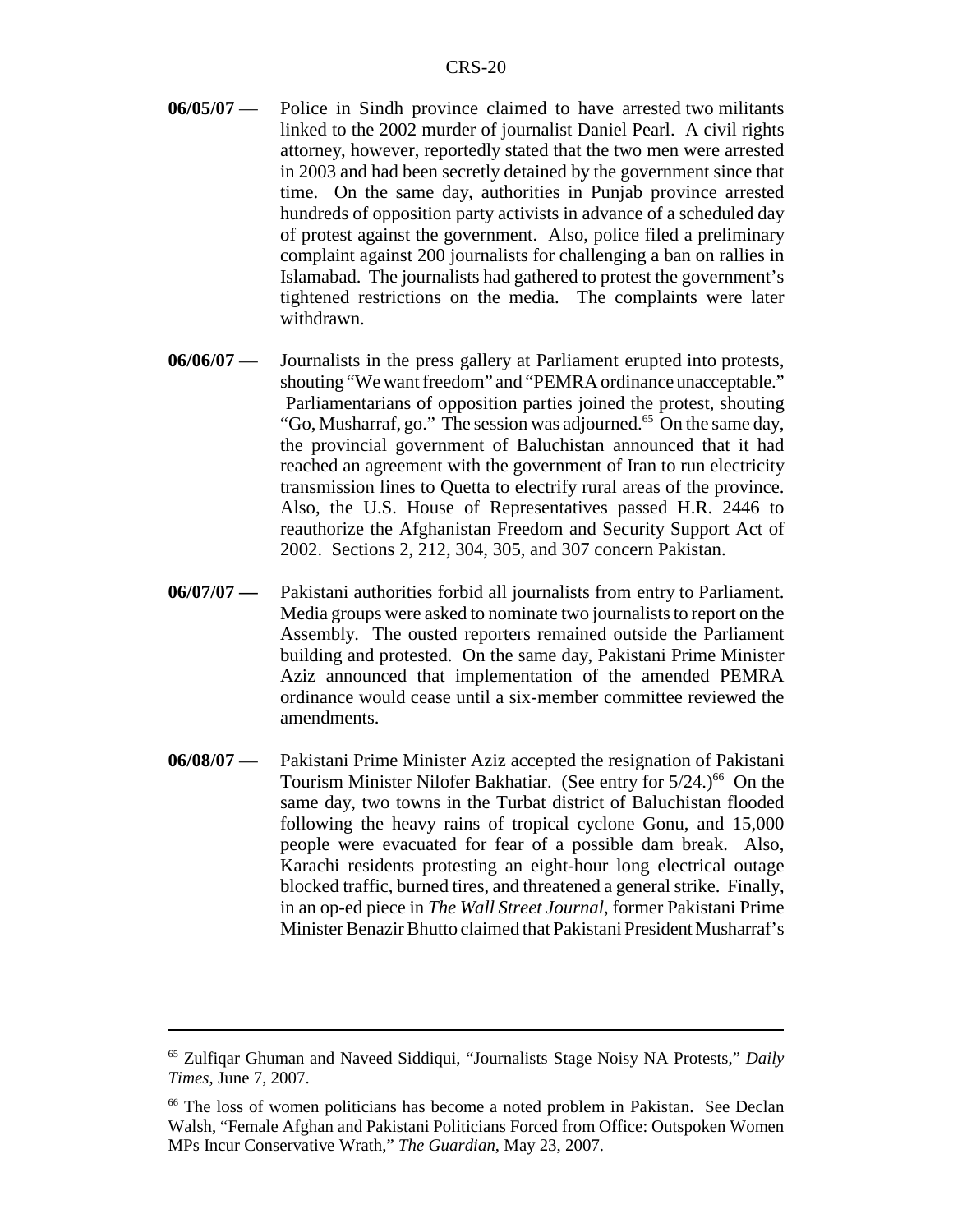government has "undermined secular forces," fueled instability, and become a tiger "clearly eating his own tail."<sup>67</sup>

- **06/09/07** Pakistan's government announced a budget of 1.87 trillion rupees (US\$30.9 billion) for the fiscal year starting July 1, 2007. The budget projected a deficit of 398 billion rupees and a growth target of 7.2%. Up to 275 billion rupees were allocated for defense, an increase of 25 billion. The government proposed to spend 520 billion rupees on public sector development to generate jobs. On the same day, Pakistani President Musharraf withdrew the amended PEMRA ordinance after broadcasters vowed to develop a new code of conduct in three days. Also, a heat wave killed as many as 285 people around the country in a few days. Temperatures in Lahore, at  $118^\circ$ F, were the highest in 78 years. Finally, a bomb blast outside a hotel in the town of Hub in Baluchistan killed three people and wounded nine.
- **06/10/07** Pakistan agreed to join the Global Initiative to Combat Nuclear Terrorism. According to the Ministry of Foreign Affairs, Pakistan "declared that the global initiative does not cover Pakistan's military nuclear facilities or activities" but only civilian plants and actions.<sup>68</sup> On the same day, six people died in a clash between Indian troops and Islamic militants along the LOC.
- **06/11/07** After a month of legal arguments and deliberation, Pakistan's Supreme Court ruled that it will be the judiciary body to hear the case of the government's accusations of misconduct and misuse of authority against Chief Justice Chaudhry. He had challenged the impartiality of the Supreme Judicial Council, specially appointed by the government to conduct the inquiry against him. On the same day, tribesmen in the FATA protested unannounced power cuts by blocking traffic and chanting slogans against the WAPDA and the government. Leaders reportedly said that if the government did not stop the power outages, area residents would "take actions on their own behalf."69
- **06/12/07** Three Indian soldiers and five suspected Islamic militants died in two clashes near the LOC. A spokesman for the Indian army reportedly claimed the Pakistani government had done nothing "to stop terrorists from infiltrating along treacherous routes in Kashmir."70 On the same day, in retaliation for the torture and death of a 17-year old boy, a

<sup>67</sup> Benazir Bhutto, "Democracy for Pakistan," *The Wall Street Journal*, June 8, 2007.

<sup>68 &</sup>quot;Pakistan: To Join Intl Initiative to Combat Nuclear Terrorism," Dow Jones International News, June 10, 2007.

<sup>69 &</sup>quot;Tribesmen protesting load shedding block Pak-Afghan road," *Daily Times*, June 12, 2007.

<sup>70 &</sup>quot;India Accuses Pakistan of Infiltration in Held Kashmir as Death Toll Mounts," *Daily Times*, June 13, 2007.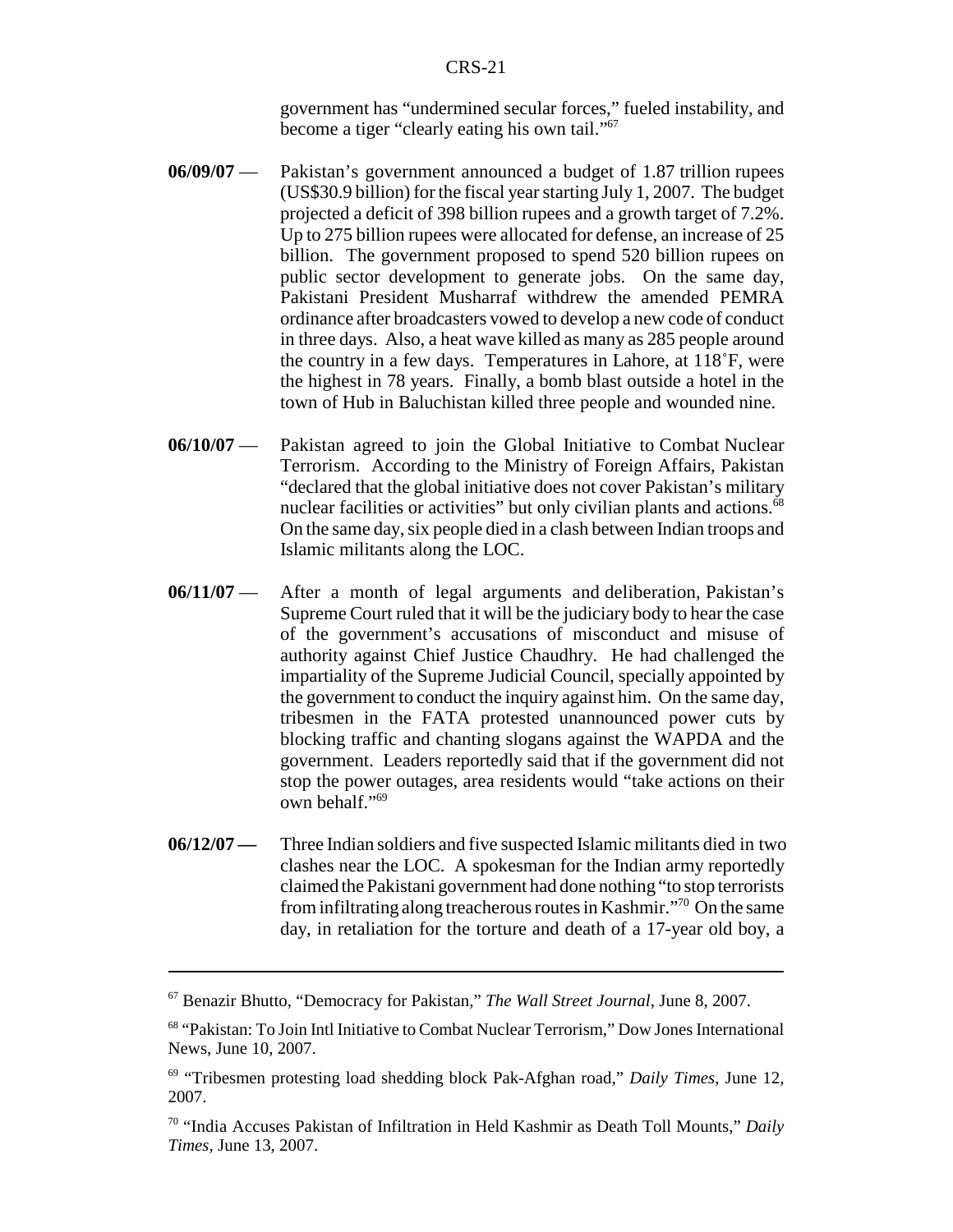mob burned down the temporary hospital that had been established by Islamic non-governmental organization Jamaat-ud-Dawa (JUD) in Azad Kashmir following the October 2005 earthquake. The U.S. government has identified JUD as a terrorist organization, and local residents claimed the group tried to appropriate property loaned to them temporarily. Members of JUD reportedly argued that the local "land mafia" attacked them. $71$ 

- **06/13/07** Richard Boucher, Assistant Secretary of State for South and Central Asia, arrived in Islamabad for meetings with officials. At a reception attended by journalists and politicians, Boucher did not comment on protests against the suspension of the chief justice but reportedly stressed that "the judicial process had to be respected." He also said the "lively debates" in the press indicated that the media enjoyed freedom and that the U.S. government expected free elections in Pakistan.72
- **06/14/07** Assistant Secretary of State Richard Boucher visited Quetta for talks with Baluchistan provincial officials. Several hours after Boucher left, gunmen opened fire on Pakistani troops driving through Quetta and killed seven soldiers and two police officers. Also, power loadshedding outages plagued most of the country. Akram Khan Durrani, chief minister of NWFP, reportedly said that ongoing power outages were "unbearable and threatening the writ of the government by increasing unrest among people."73 Tariq Hassan, the Sindh chief minister, reportedly suggested that the KESC should be nationalized if it could not overcome its power crisis. The Islamabad Electric Supply Corporation in Rawalpindi shut off power for several hours at a time. The outages led to water shortages and increased prices for water tankers.
- **06/15/07** Assistant Secretary of State Richard Boucher denied that he was visiting Pakistan to negotiate a deal between Pakistani President Musharraf and former Pakistani Prime Minister Bhutto. He reportedly said the United States believed President Musharraf's assurances that the question of holding the offices of the presidency and head of the army would be settled according to the Constitution. Deputy Secretary of State John Negroponte and Commander of U.S. Central Command Admiral William Fallon arrived in Pakistan on separate visits. On the same day, an Election Commission secretary announced that there would be 12 million fewer registered voters for this year's election because the voter list in 2002 had been inflated.

 $71$  "Mob Burns Down JUD Hospital in PoK," The Press Trust of India Limited, June 12, 2007.

<sup>72</sup> Rana Qaisar, "'Judicial Process Must Prevail in Pakistan,'" *Daily Times*, June 14, 2007.

<sup>73 &</sup>quot;Growing Unrest Over Power Shortage in NWFP: 'Loadshedding Unbearable, Govt Writ Challenged,'" *Daily Times*, June 15, 2007.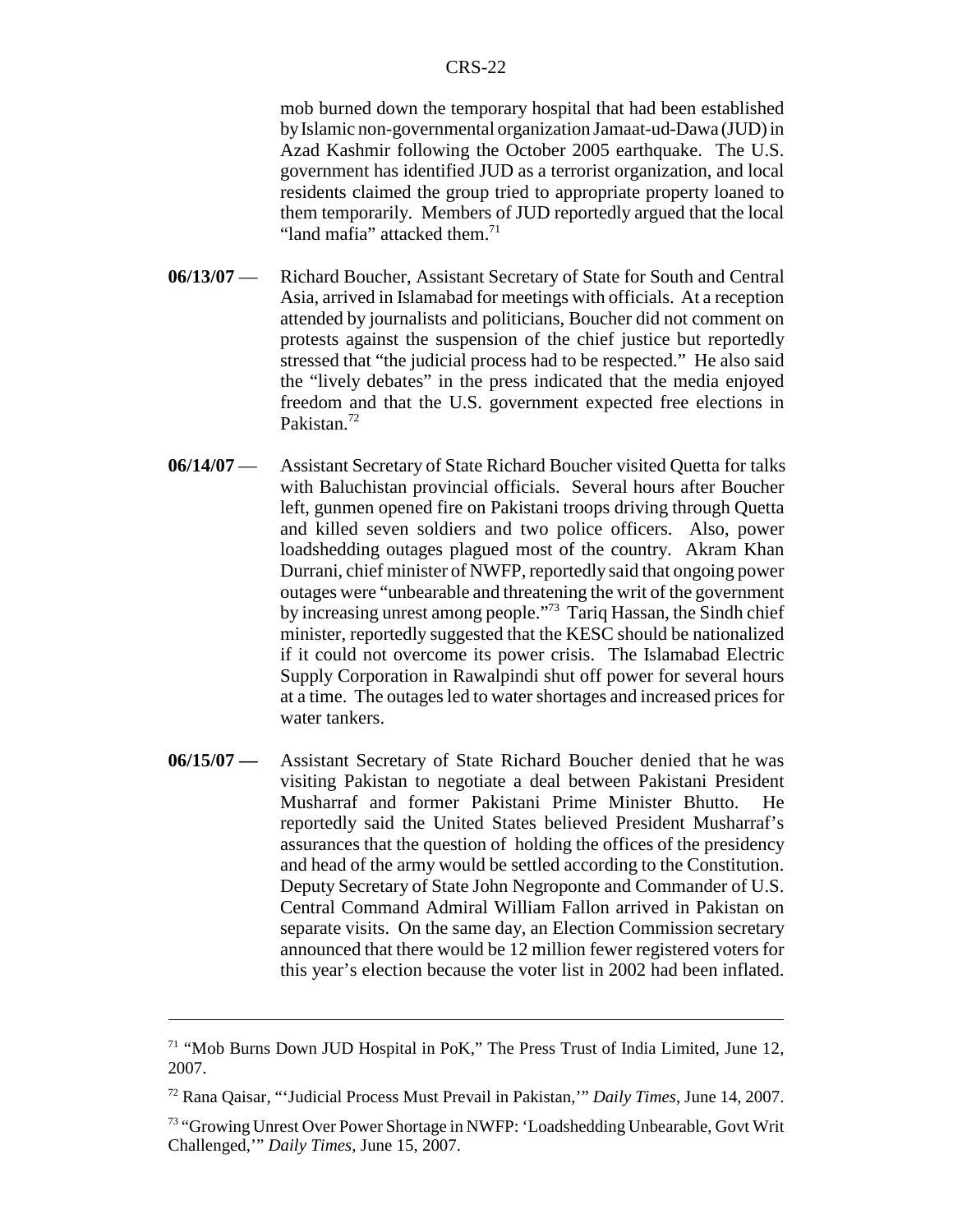The commission anticipates there will be 60 million voters registered for the 2007 election, compared to 72 million registered in 2002.

- **06/16/07** Deputy Secretary of State John Negroponte purportedly told reporters that he brought Pakistani President Musharraf a "message ... of a strong friendship and trust for and with the government and people of Pakistan." He said it was up to Musharraf to decide when to quit as Army chief.<sup>74</sup> On the same day, tens of thousands of people chanted "Down with dictatorship" and cheered the chief justice as he traveled from Islamabad to Faisalabad in Punjab province.75
- **06/17/07** Residents of Karachi rioted in the streets to protest long power outages. The worst hit areas had gone without electricity for 16 hours, while other sectors lost power for four to six hours. Mukhtar Ahmad, advisor to the prime minister on energy, said the costs of ending the power crisis will be as much as US\$16 billion, more than government resources. He reportedly claimed that Pakistan will have enough power to meet demand by 2010.76 Authorities in Rawalpindi blamed power problems on storms that brought down trees and billboards onto power lines and transformers. On the same day, Chief Justice Chaudhry told a rally in Faisalabad that a country can only progress if it follows its Constitution. He reportedly told thousands, "We cannot get rid of the label of developing country without ensuring the security of the life and property of citizens."<sup>77</sup>
- **06/18/07** U.S. Ambassador Ryan Crocker launched a three-year, \$11.5 million program to improve health care for children under age five across the FATA. On the same day, a senior WAPDA official was reported to have said that Pakistan was experiencing the "worst energy crisis" in its history. The nation's system has a shortfall of 20% or 3,000 megawatts of electricity. The official was quoted speculating that the energy crisis "might prove to be more lethal for the government than the ongoing political and judicial crises."78 Because of the energy crisis, the government announced that it will pursue the \$7.4 billion Iran-Pakistan-India (IPI) pipeline project in spite of objections from the U.S. government. The IPI pipeline is expected to be completed in three to five years to deliver natural gas from Iran to Pakistan and India. Also, Pakistan denounced Great Britain's plan to knight author Salman Rushdie. Mohammed Ijaz ul-Haq, Pakistan's religious affairs

<sup>74 &</sup>quot;U.S. Officials Back Pakistan's Musharraf," Agence France Presse, June 16, 2007.

 $75$  Zia Khan, "Thousands Cheer Pakistan's Suspended Judge as He Travels to Protest Rally," Associated Press Newswires, June 16, 2007.

<sup>76 &</sup>quot;Govt Doesn't Have Funds to End Power Crisis: Official," *Daily Times*, June 18, 2007.

<sup>77</sup> Irfan Ghauri, "'Separation of Powers Between Organs of State a Must': No Rule of Law, No Progress, Says CJP," *Daily Times*, June 18, 2007.

<sup>78 &</sup>quot;Pakistan Power Shortage Adds to Musharraf Woes," Agence France-Presse, June 18, 2007.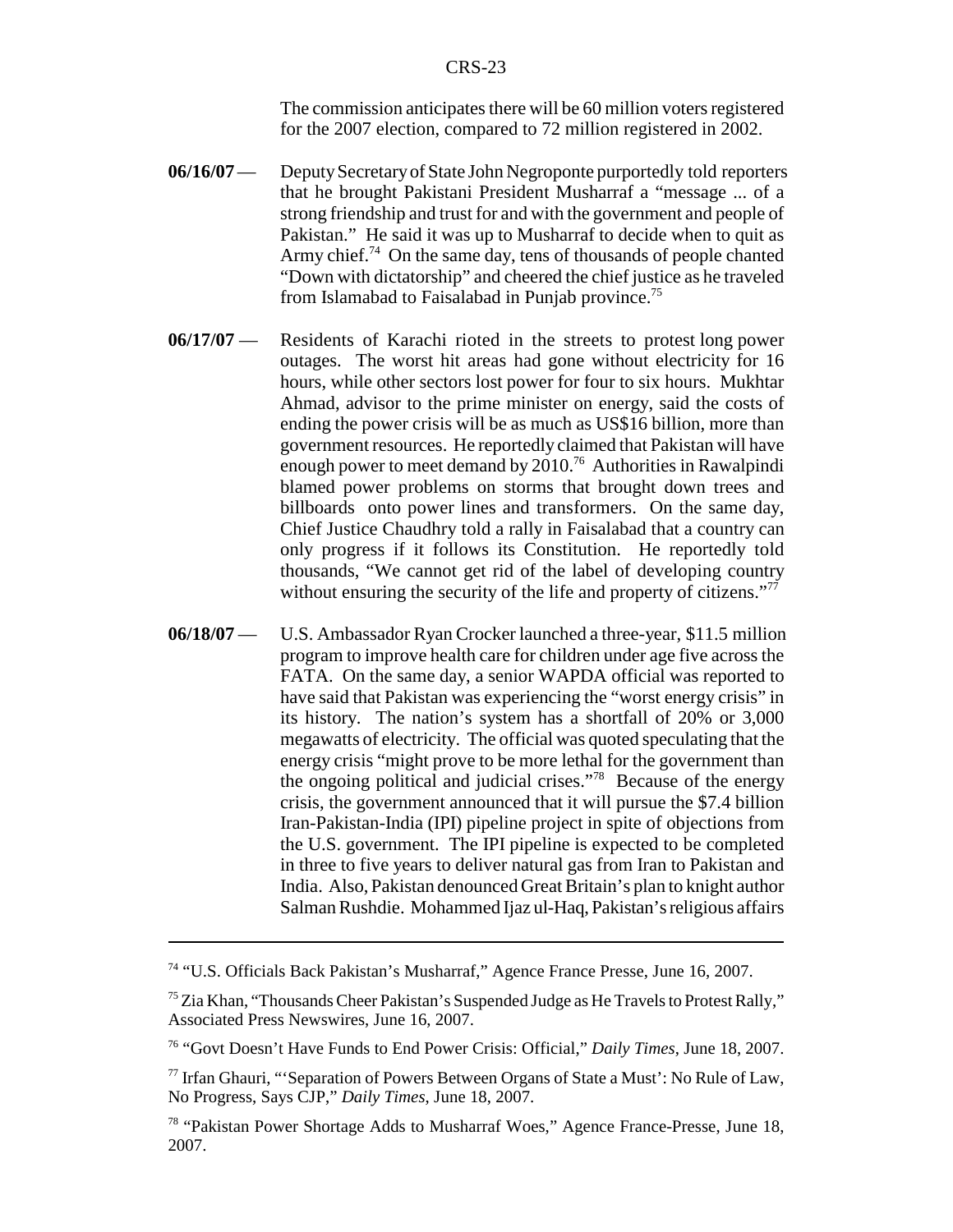minister, is reported to have said that a suicide bomb attack would be justified "unless the British government apologizes and withdraws the 'sir' title." Ul-Haq also encouraged Muslim countries to unite and break diplomatic ties with London.<sup>79</sup> He later retracted his comments. Finally, it was reported that Pakistan's States and Frontier Regions Secretary had announced that Pakistan planned to repatriate 94,000 Afghan refugees by June 30, 2007. Additional groups will be returned in August and October.

- **06/19/07** Explosions in a madrassa in North Waziristan tribal agency killed up to 30 militants, many of them Uzbeks, Chechens, and Arabs. Accounts differ, with local residents claiming students were killed when NATO forces from the Afghan side of the border fired missiles or when an unmanned U.S. drone crossed into Pakistani air space and attacked. Reportedly, anonymous intelligence officials confirmed allegations of a NATO attack, but NATO denied any attack was made across the border. A Pakistani army general alleged the explosions accidentally occurred while militants were building bombs in their hideout. On the same day, Pakistan and the United States signed an agreement for the United States to provide \$200 million in budget support for the Federal Public Sector Development Programme for the fiscal year starting July 1, 2007.
- **06/20/07** Pakistan declined India's requirement to authenticate troop positions in Siachen. India's Minister of Defence, A. K. Antony, had stated that this would be a condition before demilitarization could begin. On the same day, the Pakistani Interior Ministry announced that it would rebuild seven mosques in Islamabad. Jamia Hafsa students agreed to withdraw from the children's library they have occupied since January 2007 when reconstruction is started. (See entry for 5/2.)
- **06/21/07** Opposition parliamentarians filed charges of corruption against Pakistani Prime Minister Shaukat Aziz and requested his disqualification and removal from office. The charges alleged that Aziz engineered the March 2005 crash of the Karachi Stock Exchange for the profit of cronies and pushed forward the costly attempt to privatize Pakistan Steel Mill, which ultimately failed the scrutiny of Pakistan's Supreme Court. On the same day, hundreds of residents of Karachi rioted in the streets in protest of a 16-hour power outage. Six persons were injured, including two security guards, and 13 arrested, while property and vehicles were damaged. Also, the Pakistani Ulema Council, an association of 2,000 scholars, awarded the title "Saifullah" or Sword of Allah, considered to be "the highest title for a Muslim warrior," to Osama bin Laden in reaction to Britain's knighthood of Salman Rushdie. Pakistani traders

<sup>79 &</sup>quot;Rushdie Knighthood Justifies Suicide Attacks," Dow Jones International News, June 18, 2007.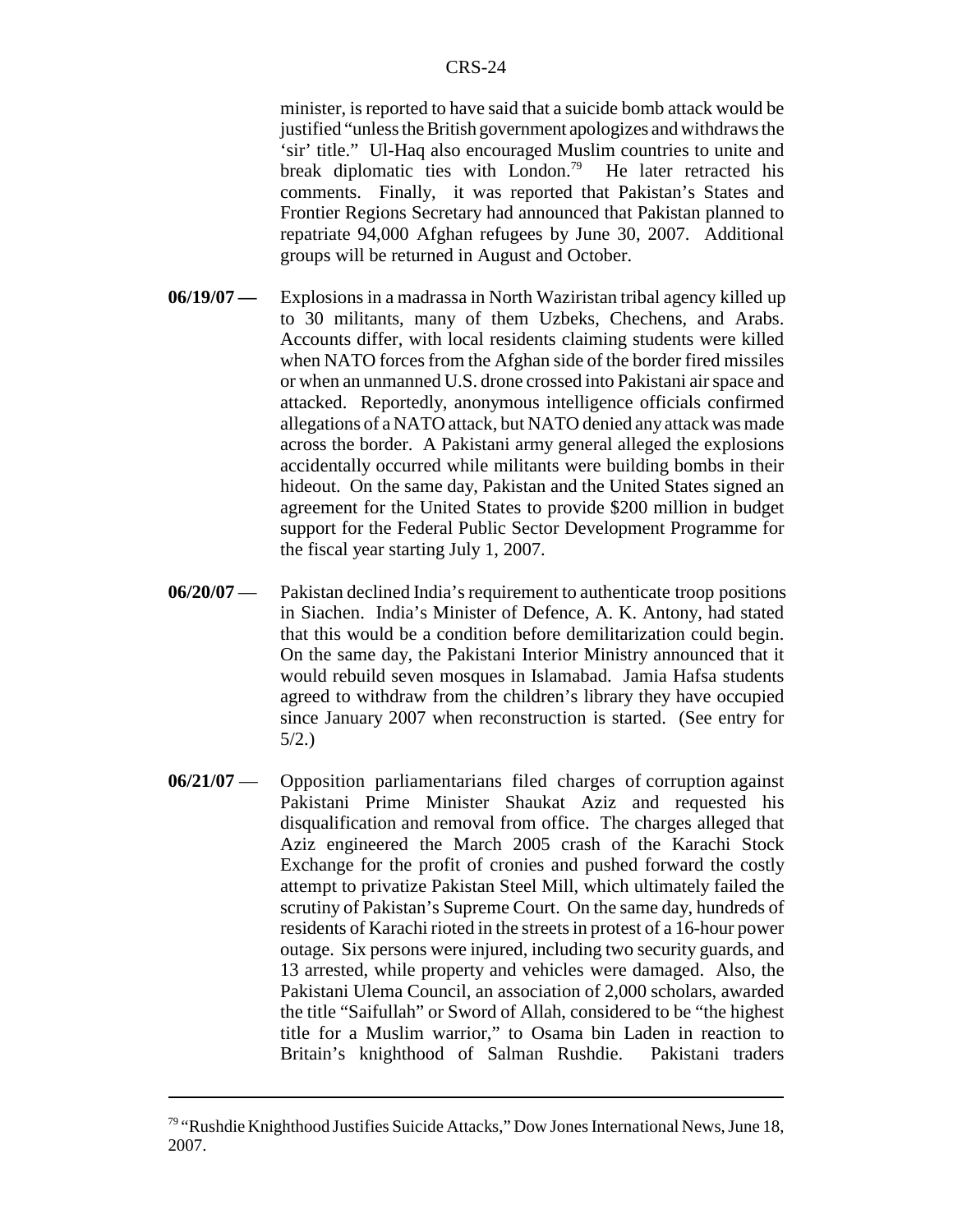associations offered a reward of 10 million rupees to anyone who beheads Rushdie.<sup>80</sup>

<sup>80 &</sup>quot;Pakistan Scholars Honour Bin Laden in Rushdie Row," Agence France-Presse, June 21, 2007; and "Pakistan Traders Offer Reward for Rushdie Beheading," Agence France-Presse, June 21, 2007.